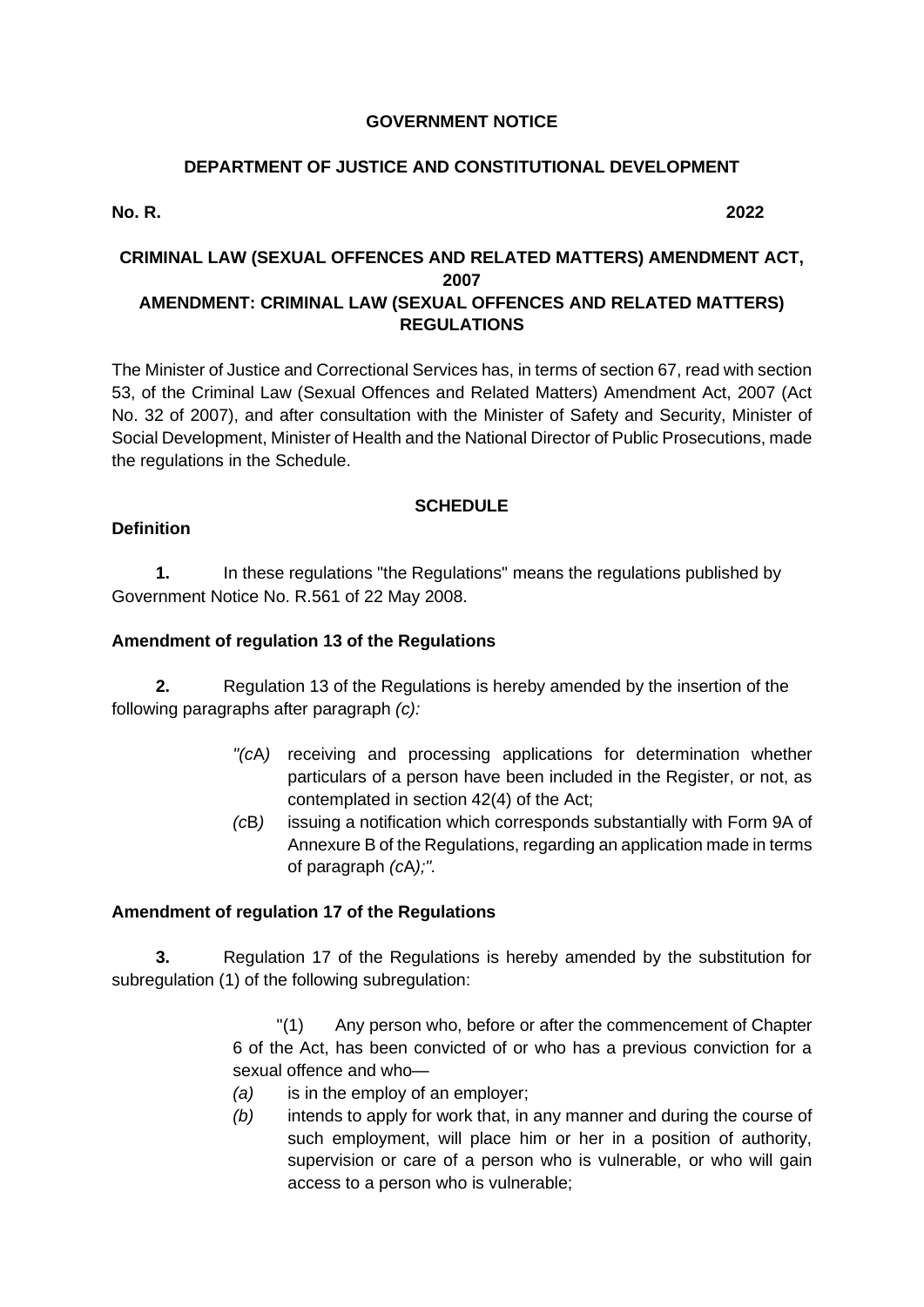- *(c)* intends to apply for a licence or approval to manage or operate an entity, business concern or trade in relation to the supervision over or care of persons who are vulnerable;
- *(d)* intends to apply to become a foster parent, kinship care-giver, temporary safe care-giver, adoptive parent or curator; or
- *(e)* wishes to establish whether his or her own particulars appear in the Register,

must apply to the Registrar, by means of an application form that must correspond substantially with Form 7 in Annexure B, for a certificate stating whether or not his or her own particulars appear in the Register.".

### **Insertion of Regulation 18A in the Regulations**

**4.** The following regulation is hereby inserted in the Regulations:

## **Application for determination whether particulars of a person is included in the Register**

**18A.** An application to the Registrar to determine whether the particulars of a person have been included in the Register, or not, in terms of section 42(4) of the Act, must be in the form of a sworn affidavit, on a Form that corresponds substantially with Form 8A of Annexure B of the Regulations.".

### **Amendment of regulation 19 of the Regulations**

**5.** Regulation 19 of the Regulations is hereby amended by the substitution for paragraph *(b)* of subregulation (3) of the following paragraph:

> *"(b)* the National Commissioner of the South African Police Service has confirmed in writing that there is not a charge relating to a sexual offence pending against the person concerned and must provide the person with a form that must correspond substantially with Form 11 in Annexure B.".

### **Amendment of Regulation 20 of the Regulations**

**6.** Regulation 20 of the Regulations is hereby amended by the substitution for subregulation (2) of the following subregulation:

> "(2) Any person who applies for the removal of his or her particulars from the Register who falsely declares that there are no criminal proceedings, for allegedly having committed a sexual offence against a person who is vulnerable, pending against him or her, is guilty of an offence and is liable on conviction to a fine or to imprisonment for a period not exceeding 12 months or to both a fine and such imprisonment.".

## **Substitution of Form 1 of Annexure B of the Regulations**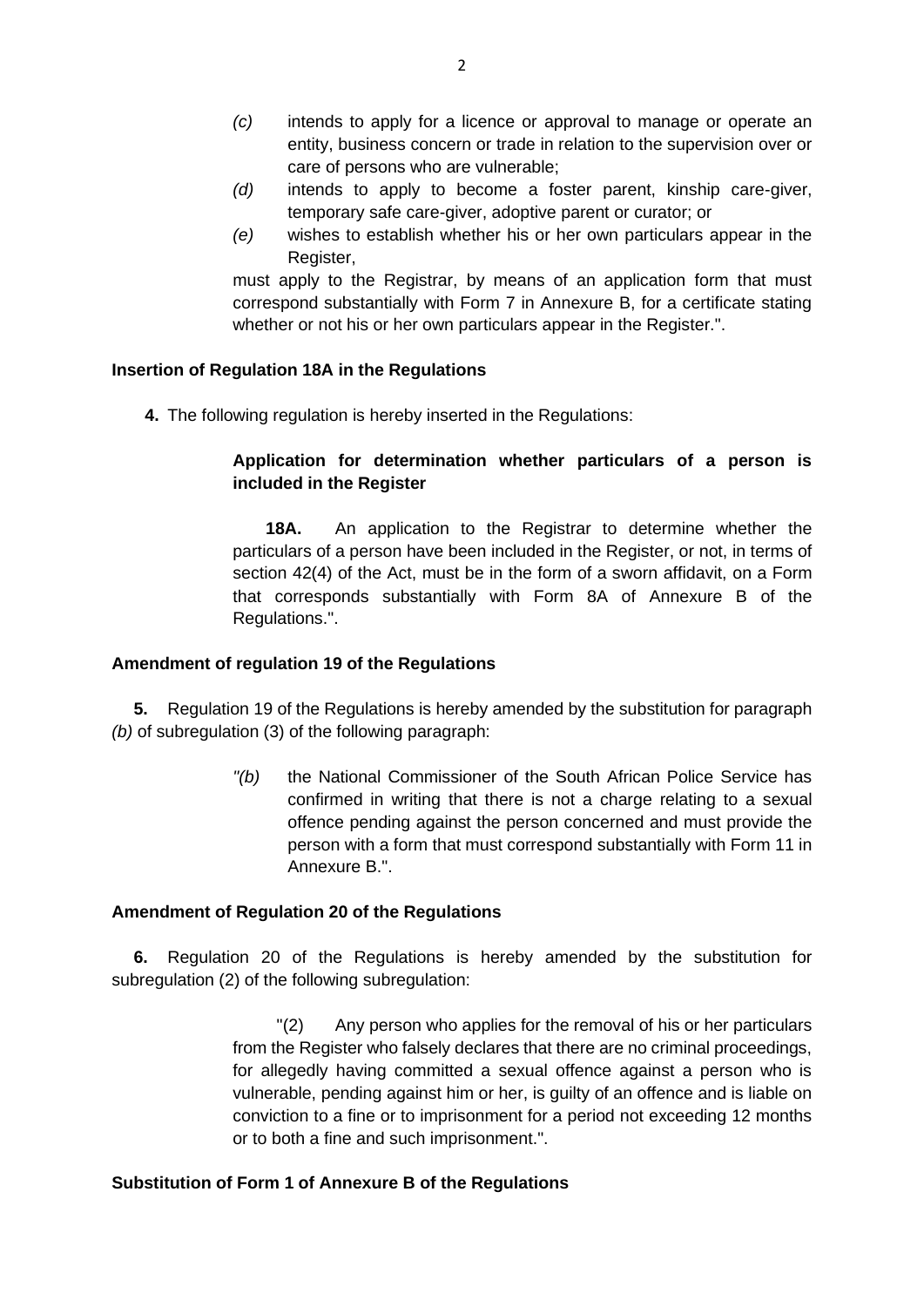**7.** Form 1 of Annexure B of the Regulations is hereby substituted for the following Form:

#### **"FORM 1**

## [Regulation 15(1)]

### **INFORMATION TO BE FORWARDED TO REGISTRAR BY NATIONAL COMMISSIONER OF CORRECTIONAL SERVICES**

Section 50(5)*(a)* of the Criminal Law (Sexual Offences and Related Matters) Amendment Act, 2007 (Act No. 32 of 2007)(the Act)

*Note:*

*A set of fingerprints of the prisoner or former prisoner, if available, should be attached to this form.* Г

| υαισ.           |  |
|-----------------|--|
| Name of prison: |  |

| OFFICIAL     |
|--------------|
| <b>STAMP</b> |
| OF           |
| Correctional |
| Sarvicas     |

| 1.                      | PARTICULARS OF PRISONER OR FORMER PRISONER   |
|-------------------------|----------------------------------------------|
| Prisoner                |                                              |
| identification          |                                              |
| number:                 |                                              |
| Title:                  |                                              |
| Full names and          |                                              |
| surname:                |                                              |
| Indicate any other      |                                              |
| surnames:               |                                              |
| Indicate any known      |                                              |
| alias or nickname:      |                                              |
| Profession or trade     |                                              |
| before                  |                                              |
| imprisonment:           |                                              |
| Date of birth:          |                                              |
| Age:                    |                                              |
| Identity number/        |                                              |
| passport number:        |                                              |
| <b>Driver's licence</b> |                                              |
| number:                 |                                              |
| Home address/           |                                              |
| Last known              |                                              |
| physical address:       |                                              |
|                         |                                              |
|                         |                                              |
| Any other contact       |                                              |
| details (including      |                                              |
| postal address):        |                                              |
|                         |                                              |
|                         |                                              |
| Telephone number:       |                                              |
| Cell number:            |                                              |
| 2.                      | <b>PARTICULARS OF CONVICTION/CONVICTIONS</b> |
| Type of sexual          |                                              |
| offence prisoner        |                                              |
| was convicted of:       |                                              |
| Date and place of       |                                              |
| conviction:             |                                              |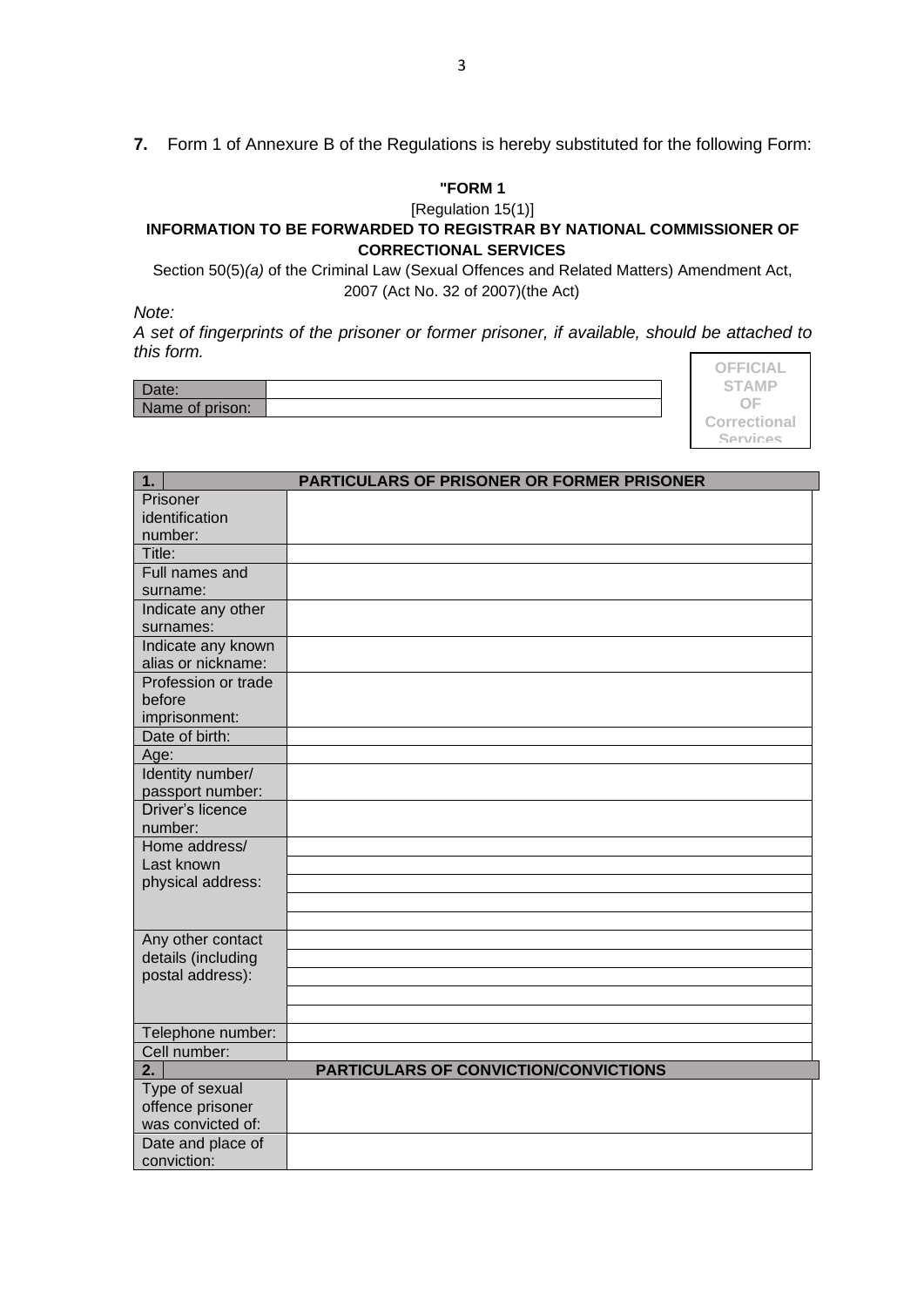| Date and place of    |  |
|----------------------|--|
| sentence:            |  |
| Sentence imposed:    |  |
| Court in which trial |  |
| took place and       |  |
| case number:         |  |

### **Substitution of Form 2 of Annexure B of the Regulations**

**8.** Form 2 of Annexure B is hereby substituted for the following Form:

#### "**FORM 2** [Regulation 15(3)*(b)*] **NOTICE TO PRISONER WHOSE PARTICULARS HAVE BEEN FORWARDED TO REGISTRAR**

Section 50(5)*(b)* of the Criminal Law (Sexual Offences and Related Matters) Amendment Act, 2007 (Act No. 32 of 2007)(the Act)

| Name of prison: |  |
|-----------------|--|



### **IMPLICATION OF INCLUSION OF PARTICULARS IN THE NATIONAL REGISTER FOR SEX OFFENDERS**

## **1. National Register for Sex Offenders:**

The Minister of Justice and Correctional Services has established a National Register for Sex Offenders containing particulars of persons convicted of any sexual offence or are alleged to have committed a sexual and who have been dealt with in terms of section 77(6) or 78(6) of the Criminal Procedure Act, 1977.

# **2. Implication of inclusion of particulars in Register:**

- 2.1 A person who has been convicted of the commission of a sexual offence against a person who is vulnerable may not—
	- (i) be employed to work with a person who is vulnerable in any circumstances;
	- (ii) hold any position, related to his or her employment, or for any commercial benefit which in any manner places him or her in any position of authority, supervision or care of a person who is vulnerable, or which, in any other manner, places him or her in a position of authority, supervision or care of a person who is vulnerable, or where he or she gains access to a person who is vulnerable;
	- (iii) be granted a licence or be given approval to manage or operate any entity, business concern or trade in relation to the supervision over or care of a person who is vulnerable; or
	- (iv) become the foster parent, kinship care-giver, temporary safe care-giver, adoptive parent, or curator of a person who is vulnerable.
- 2.2 (i) An employee in the employ of an employer must without delay disclose a conviction referred to in 2.1 above, to his or her employer.
	- (ii) An employee who applies for employment, must, if he or she has been convicted of an offence referred to in 2.1 above, disclose such conviction when applying for employment.
	- (iii) An employee who fails to comply with this obligation is guilty of an offence and is liable on conviction to a fine or to imprisonment not exceeding seven years or to both a fine and such imprisonment.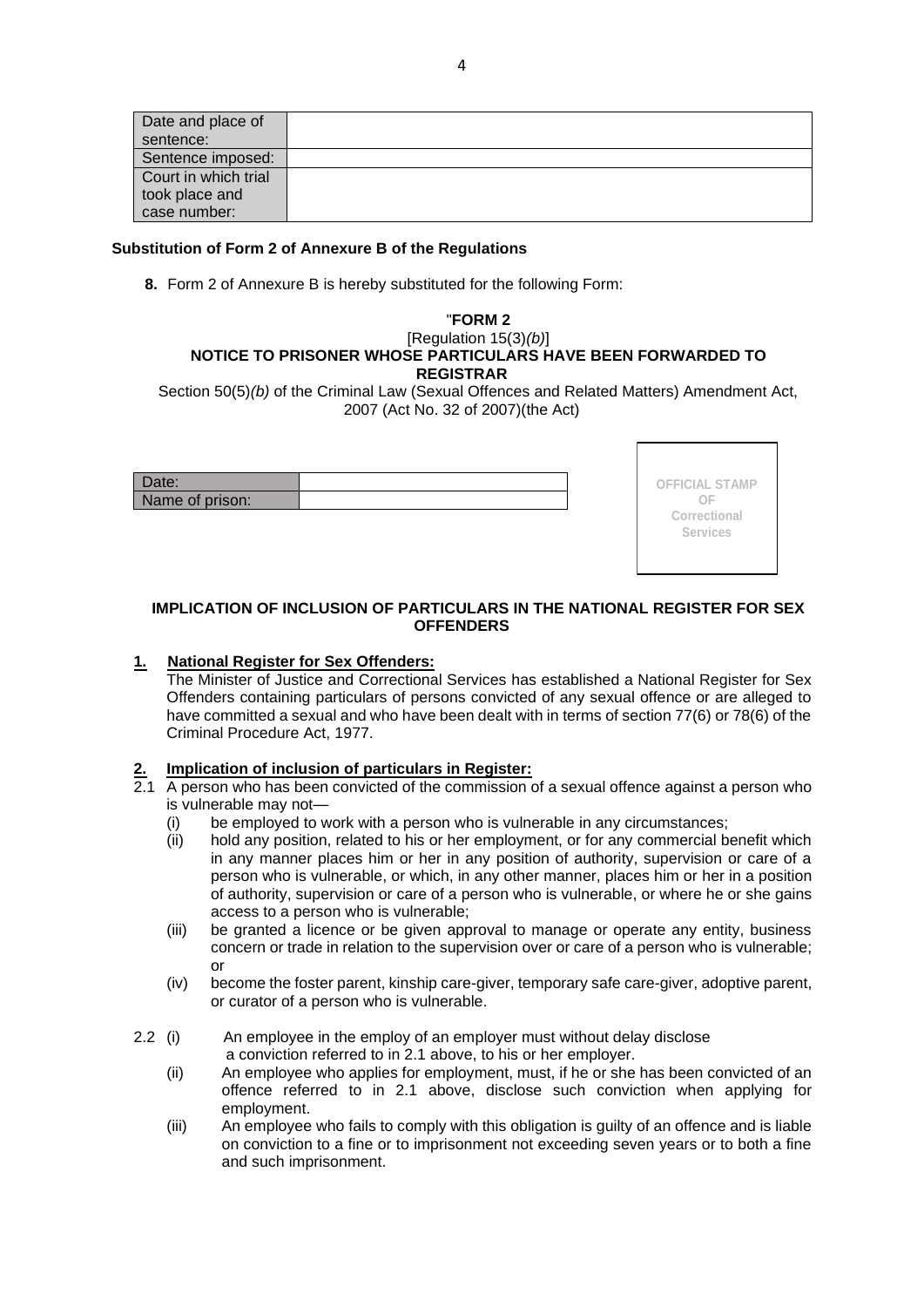- 2.3 (i) A person who applies for approval to manage or operate any entity, business concern or trade in relation to the supervision over or care of a person who is vulnerable must disclose that he or she has been convicted of a sexual offence.
	- (ii) A person who contravenes the above obligation is guilty of an offence and liable on conviction to a fine or to imprisonment for a period not exceeding seven years or to both a fine and such imprisonment.

### **3. Removal of particulars from Register:**

Section 51 of the Act provides as follows:

- "51. (1) Subject to subsections (2), (2A) and (3), the particulars of a person— *(a)* who—
	- (i) has been sentenced for a conviction of a sexual offence to a term of imprisonment, periodical imprisonment, correctional supervision or to imprisonment as contemplated in section 276(1)(i) of the Criminal Procedure Act, 1977, without the option of a fine for a period of at least six months but not exceeding eighteen months, whether the sentence was suspended or not, may, on application as contemplated in subsection (3), be removed from the Register after a period of 20 years has lapsed after that person has been released from prison or the period of suspension has lapsed;
		- (ii) has been sentenced for a conviction of a sexual offence to a term of imprisonment, periodical imprisonment, correctional supervision or to imprisonment as contemplated in section 276(1)(i) of the Criminal Procedure Act, 1977, without the option of a fine for a period of six months or less, whether the sentence was suspended or not, may, on application as contemplated in subsection (3), be removed from the Register after a period of 14 years has lapsed after that person has been released from prison or the period of suspension has lapsed; or
		- (iii) is alleged to have committed a sexual offence in respect of whom a court, whether before or after the commencement of this Chapter, has made a finding and given a direction in terms of section 77(6) or 78(6) of the Criminal Procedure Act, 1977, may, on application as contemplated in subsection (3), be removed from the Register after a period of ten years has lapsed after such person has recovered from the mental illness or mental defect in question and is discharged in terms of the Mental Health Care Act, 2002 (Act No. 17 of 2002), from any restrictions imposed on him or her; or
- *(b)* who has been sentenced for a conviction of a sexual offence to any other form of lesser punishment or court order may, on application as contemplated in subsection (3), be removed from the Register after a period of ten years has lapsed since the particulars of that person were included in the Register.
	- (2) The particulars of a person who has—
- *(a)* been sentenced for a conviction of a sexual offence to a term of imprisonment, periodical imprisonment, correctional supervision or to imprisonment as contemplated in section 276(1)(i) of the Criminal Procedure Act, 1977, without the option of a fine for a period exceeding 18 months, whether the sentence was suspended or not; or

*(b)* two or more convictions of a sexual,

may not be removed from the Register.

(2A) A person falling into the categories contemplated in subsection (1) or (2), who was a child at the time of the commission of the offence concerned and who was convicted of such offence or a person who was a child at the time of the alleged commission of the offence and in respect of whom a court has made a finding and given a direction in terms of section 77(6) or 78(6) of the Criminal Procedure Act, 1977—

- *(a)* before the implementation of this Chapter, may, at any time before the expiration of the periods referred to in subsection (1), apply to a court for an order that his or her particulars must be removed from the Register by—
	- (i) addressing the court on the reasons for such application and showing good cause why it is unlikely that he or she will commit another sexual offence [against a child or a person who is mentally disabled, as the case may be]; and
	- (ii) submitting to the court an affidavit by him or her stating that no charge relating to a sexual offence is pending against him or her; or
- *(b)* after the implementation of this Chapter, may, at any time before the expiration of the periods referred to in subsection  $(1)$ , apply to the court referred to in section  $50(2)(c)$  for an order that his or her particulars must be removed from the Register by—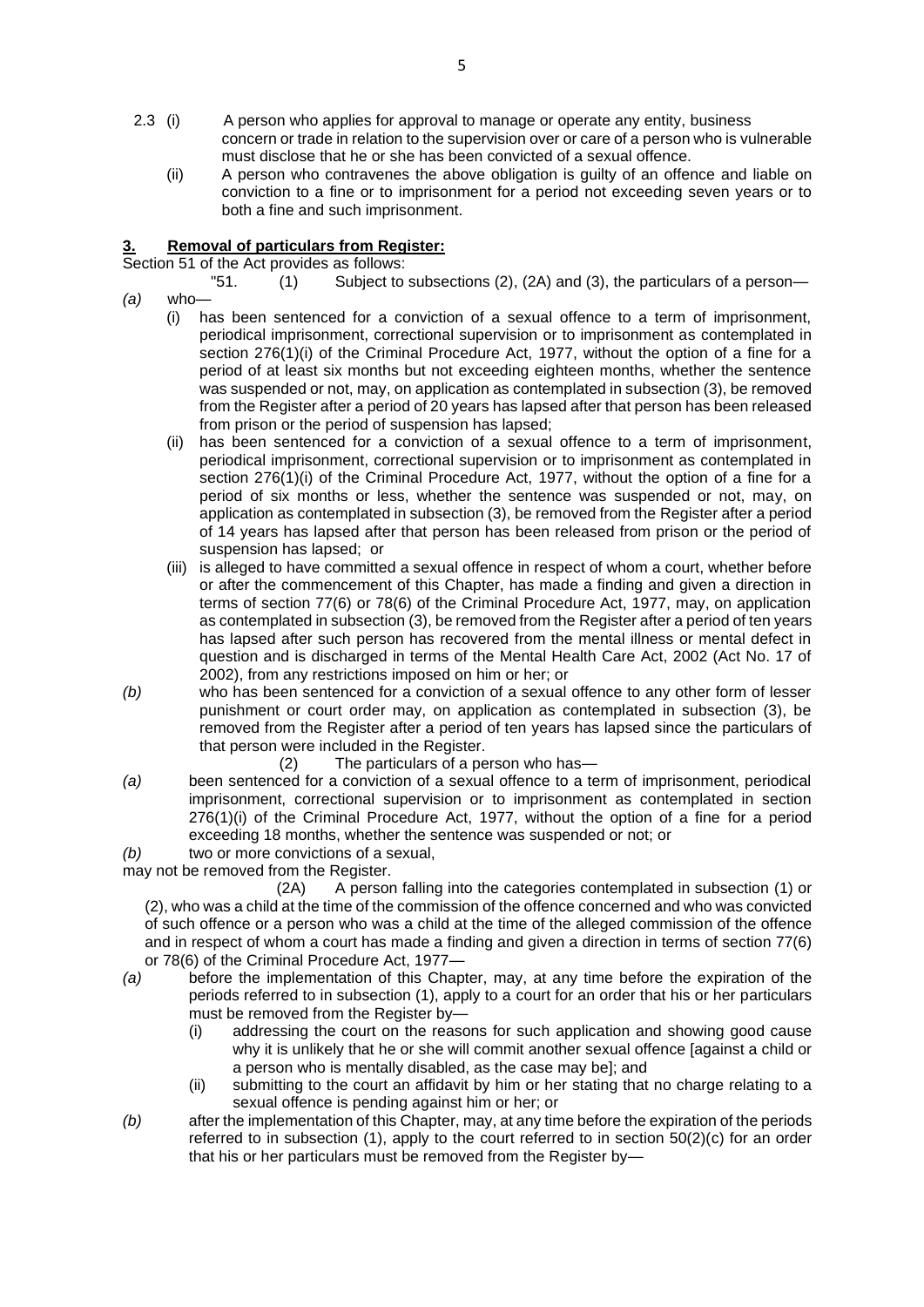- (i) addressing the court on the reasons for such application and showing good cause why it is unlikely that he or she will commit another sexual offence; and
- (ii) submitting to the court an affidavit by him or her stating that no charge relating to a sexual offence is pending against him or her.

(2B) The periods applicable in subsection (1) should be reduced by half if the person was a child at the time of the commission of the offence.

(3) *(a)* A person falling into the categories contemplated in subsection (1) may apply, in the prescribed manner, to the Registrar to have his or her particulars removed from the Register.

*(b)* The Registrar must, after considering the application, remove the particulars of the person contemplated in paragraph (a) from the Register, unless the person concerned has a charge relating to a sexual offence pending against him or her and the relevant case has not yet been finalised, in which event the finalisation of the application must be postponed until the Registrar has, in the prescribed manner, received information on the outcome of the case.

*(c)* The Registrar may, at the request of a person whose particulars are included in the Register, remove those particulars from the Register if the Registrar is satisfied that the entry of those particulars in the Register was clearly in error.

(4) Any person who has qualified for the removal of his or her particulars from the Register before the commencement of the Criminal Law (Sexual Offences and Related Matters) Amendment Act Amendment Act, 2021, may submit an application to the Registrar in terms of subsection (3)*(a)* and the Registrar must consider the application as if the Criminal Law (Sexual Offences and Related Matters) Amendment Act Amendment Act, 2021, had not commenced.".

*\* Prescribe, wherever it appears in item 3 of this Form, means the Regulations as made by the Minister of Justice and Correctional services.".*

### **Substitution of Form 3 of Annexure B of the Regulations**

**8.** Form 3 of Annexure B of the Regulations is hereby substituted for the following Form:

### "**FORM 3**

[Regulation 15(4)] **INFORMATION TO BE FORWARDED TO REGISTRAR BY DIRECTOR-GENERAL: HEALTH** Section 50(7)(a) of the Criminal Law (Sexual Offences and Related Matters) Amendment Act, 2007 (Act No. 32 of 2007)(the Act)

*Note:*

*A set of fingerprints of the person should be attached to this form.*

OFFICIAL STAMP OF Department of Health

| Date:          |  |
|----------------|--|
| Name of health |  |
| establishment: |  |

| $\overline{1}$ .    | <b>PARTICULARS OF PERSON</b> |
|---------------------|------------------------------|
| Title:              |                              |
| Full names and      |                              |
| surname:            |                              |
| Indicate any other  |                              |
| surnames:           |                              |
| Indicate any known  |                              |
| alias or nickname:  |                              |
| Profession or trade |                              |
| before direction by |                              |
| court:              |                              |
| Date of birth:      |                              |
| Age:                |                              |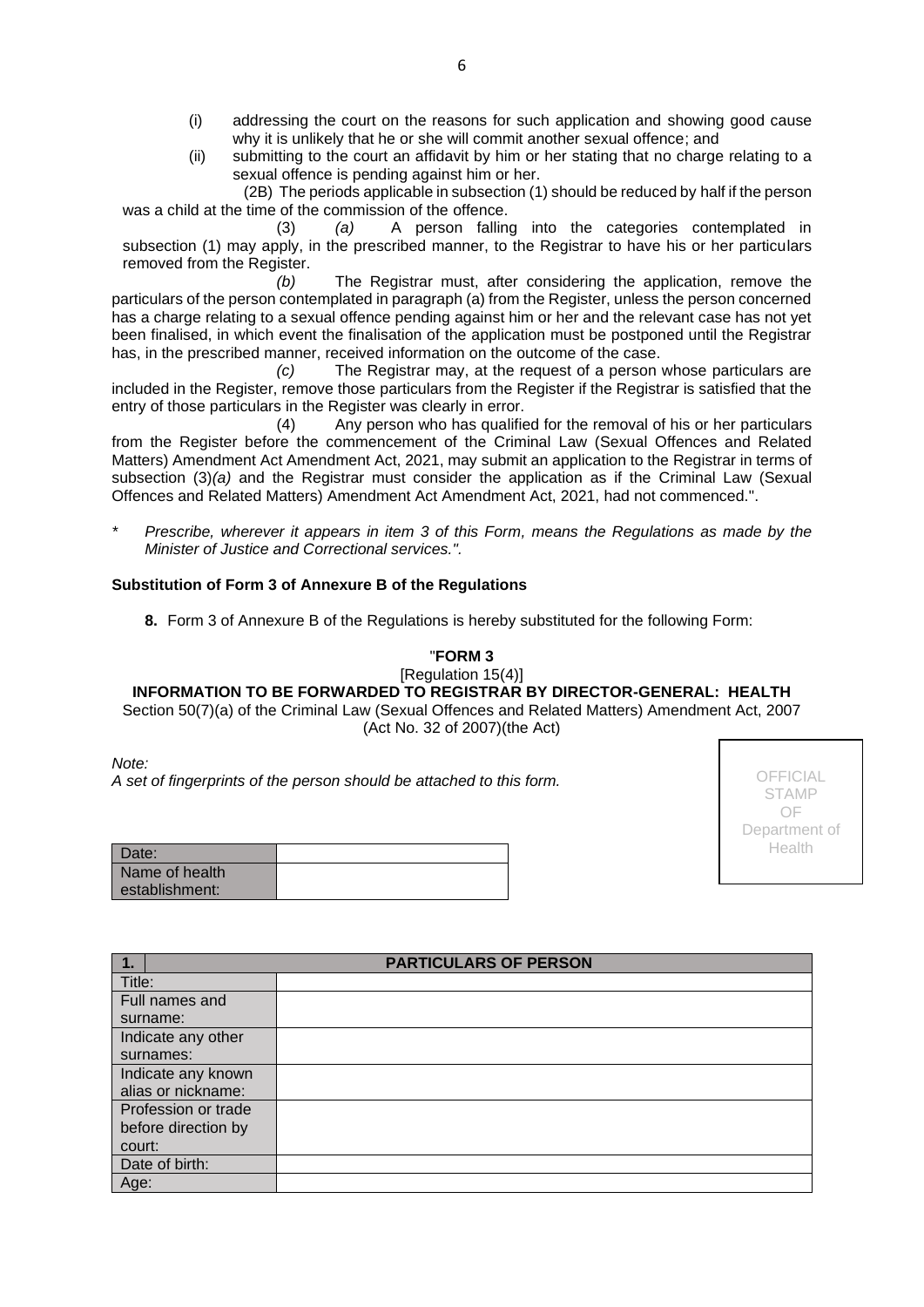| Identity number/    |                                      |
|---------------------|--------------------------------------|
| passport number:    |                                      |
| Driver's licence    |                                      |
| number:             |                                      |
| Home address/Last   |                                      |
| known physical      |                                      |
| address:            |                                      |
|                     |                                      |
|                     |                                      |
| Any other contact   |                                      |
| details (including  |                                      |
| postal address):    |                                      |
|                     |                                      |
|                     |                                      |
| Telephone number:   |                                      |
| Cell number:        |                                      |
| 2.                  | <b>PARTICULARS OF SEXUAL OFFENCE</b> |
| Type of sexual      |                                      |
| offence:            |                                      |
| Date and place of   |                                      |
| court order:        |                                      |
| Direction by court: |                                      |
| Court in which      |                                      |
| proceedings took    |                                      |
| place and case      |                                      |
| number:             |                                      |

### **Substitution of Form 4 of Annexure B of the Regulations**

**9.** Form 4 of Annexure B of the Regulations is hereby substituted for the following Form:

## **"FORM 4** [Regulation 15(6)*(b)]*

**NOTICE TO PERSON WHOSE PARTICULARS HAVE BEEN FORWARDED TO REGISTRAR** Section 50(7)*(b)* of the Criminal Law (Sexual Offences and Related Matters) Amendment Act, 2007 (Act No. 32 of 2007)(the Act)

| Date:                         |  |
|-------------------------------|--|
| Name of health establishment: |  |

**OFFICIAL STAMP OF Department of Health**

### **IMPLICATION OF INCLUSION OF PARTICULARS IN THE NATIONAL REGISTER FOR SEX OFFENDERS**

# **1. National Register for Sex Offenders:**

The Minister for Justice and Constitutional Development has established a National Register for Sex Offenders containing particulars of persons convicted of any sexual offence or are alleged to have committed a sexual and who have been dealt with in terms of section 77(6) or 78(6) of the Criminal Procedure Act, 1977.

**2. Implication of inclusion of particulars in Register:**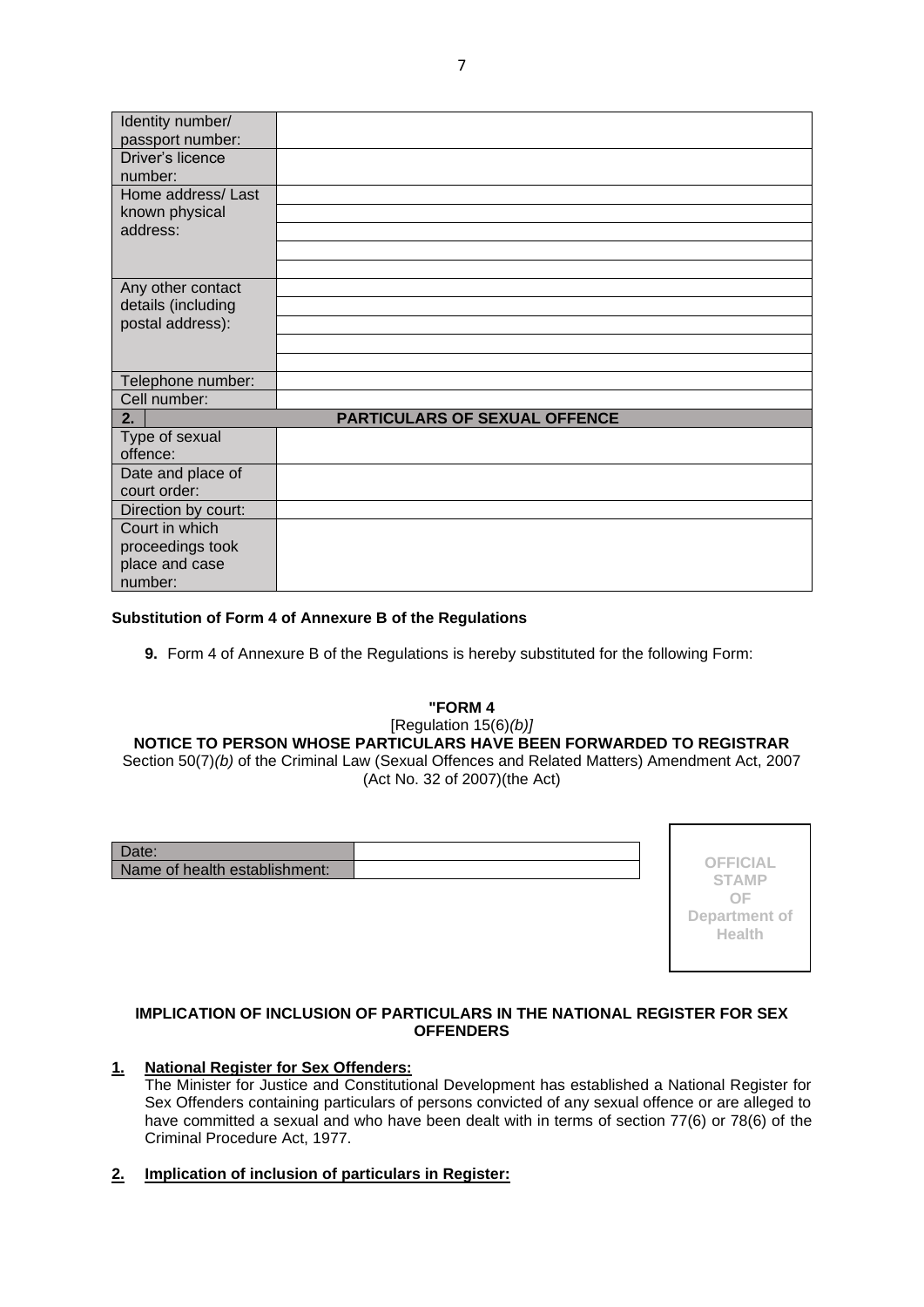- 2.1 A person who has been convicted of the commission of a sexual offence against a person who is vulnerable may not
	- be employed to work with a person who is vulnerable in any circumstances;
	- (ii) hold any position, related to his or her employment, or for any commercial benefit which in any manner places him or her in any position of authority, supervision or care of a person who is vulnerable, or which, in any other manner, places him or her in a position of authority, supervision or care of a person who is vulnerable, or where he or she gains access to a person who is vulnerable, or places where persons who are vulnerable are present or congregate;
	- (iii) be granted a licence or be given approval to manage or operate any entity, business concern or trade in relation to the supervision over or care of a person who is vulnerable; or
	- (iv) become the foster parent, kinship care-giver, temporary safe care-giver, adoptive parent, or curator of a person who is vulnerable.
- 2.2 (i) An employee in the employ of an employer must without delay disclose a conviction referred to in 2.1 above, to his or her employer.
	- (ii) An employee who applies for employment, must, if he or she has been convicted of an offence referred to in 2.1 above, disclose such conviction when applying for employment.
	- (iii) An employee who fails to comply with this obligation is guilty of an offence and is liable on conviction to a fine or to imprisonment not exceeding seven years or to both a fine and such imprisonment.
- 2.3 (i) A person who applies for approval to manage or operate any entity, business concern or trade in relation to the supervision over or care of a person who is vulnerable must disclose that he or she has been convicted of a sexual offence.
	- (ii) A person who contravenes the above obligation is guilty of an offence and liable on conviction to a fine or to imprisonment for a period not exceeding seven years or to both a fine and such imprisonment.

### **3. Removal of particulars from Register:**

Section 51 of the Act provides as follows:

- "51. (1) Subject to subsections (2), (2A) and (3), the particulars of a person—
- *(a)* who—
	- (i) has been sentenced for a conviction of a sexual offence to a term of imprisonment, periodical imprisonment, correctional supervision or to imprisonment as contemplated in section 276(1)(i) of the Criminal Procedure Act, 1977, without the option of a fine for a period of at least six months but not exceeding eighteen months, whether the sentence was suspended or not, may, on application as contemplated in subsection (3), be removed from the Register after a period of 20 years has lapsed after that person has been released from prison or the period of suspension has lapsed;
	- (ii) has been sentenced for a conviction of a sexual offence to a term of imprisonment, periodical imprisonment, correctional supervision or to imprisonment as contemplated in section 276(1)(i) of the Criminal Procedure Act, 1977, without the option of a fine for a period of six months or less, whether the sentence was suspended or not, may, on application as contemplated in subsection (3), be removed from the Register after a period of 14 years has lapsed after that person has been released from prison or the period of suspension has lapsed; or
	- (iii) is alleged to have committed a sexual offence in respect of whom a court, whether before or after the commencement of this Chapter, has made a finding and given a direction in terms of section 77(6) or 78(6) of the Criminal Procedure Act, 1977, may, on application as contemplated in subsection (3), be removed from the Register after a period of ten years has lapsed after such person has recovered from the mental illness or mental defect in question and is discharged in terms of the Mental Health Care Act, 2002 (Act No. 17 of 2002), from any restrictions imposed on him or her; or
- *(b)* who has been sentenced for a conviction of a sexual offence to any other form of lesser punishment or court order may, on application as contemplated in subsection (3), be removed from the Register after a period of ten years has lapsed since the particulars of that person were included in the Register.
	- (2) The particulars of a person who has—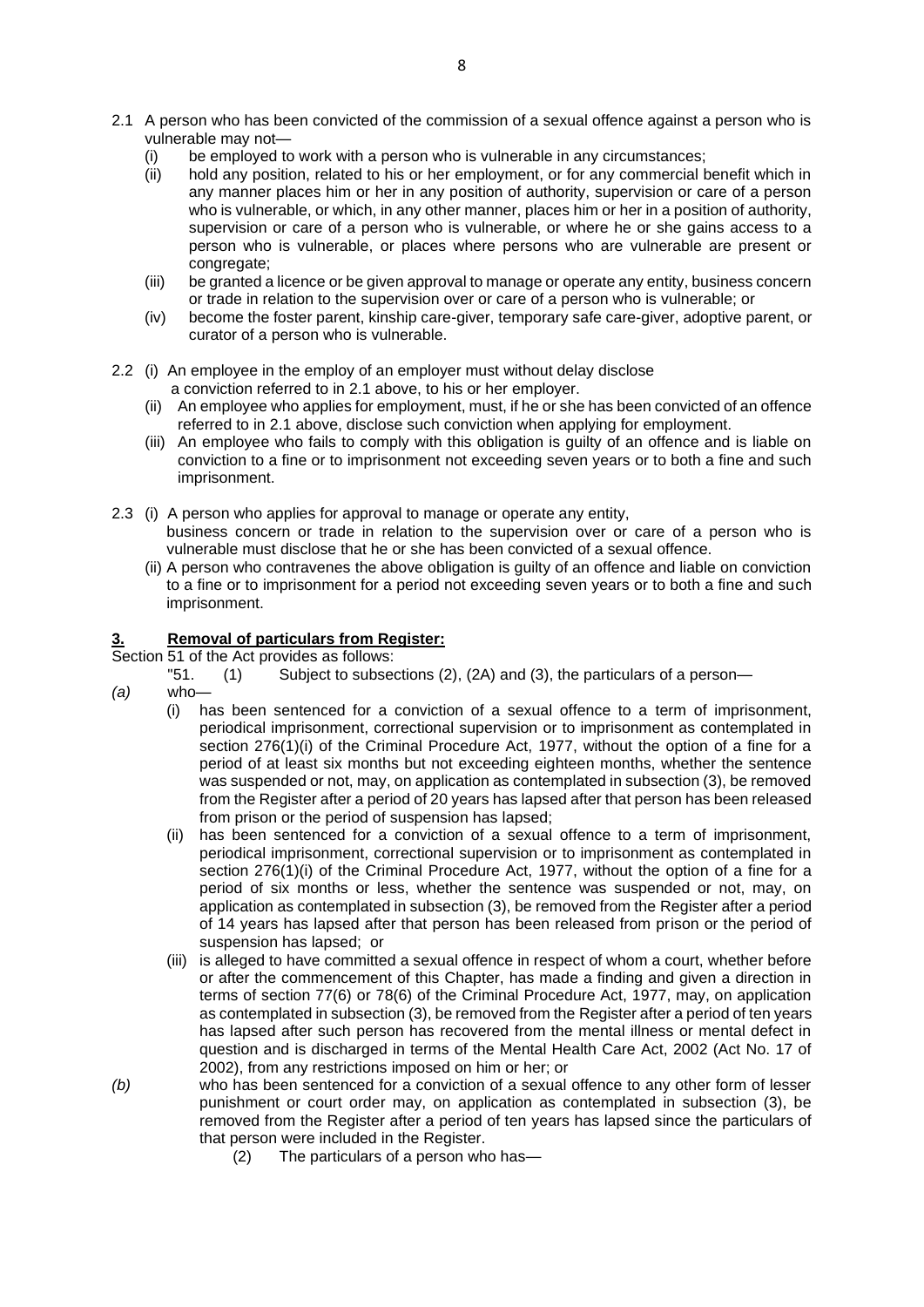- *(a)* been sentenced for a conviction of a sexual offence to a term of imprisonment, periodical imprisonment, correctional supervision or to imprisonment as contemplated in section 276(1)(i) of the Criminal Procedure Act, 1977, without the option of a fine for a period exceeding 18 months, whether the sentence was suspended or not; or
- *(b)* two or more convictions of a sexual,

may not be removed from the Register.

(2A) A person falling into the categories contemplated in subsection (1) or (2), who was a child at the time of the commission of the offence concerned and who was convicted of such offence or a person who was a child at the time of the alleged commission of the offence and in respect of whom a court has made a finding and given a direction in terms of section 77(6) or 78(6) of the Criminal Procedure Act, 1977—

- *(a)* before the implementation of this Chapter, may, at any time before the expiration of the periods referred to in subsection (1), apply to a court for an order that his or her particulars must be removed from the Register by-
	- (i) addressing the court on the reasons for such application and showing good cause why it is unlikely that he or she will commit another sexual offence [against a child or a person who is mentally disabled, as the case may be]; and
	- (ii) submitting to the court an affidavit by him or her stating that no charge relating to a sexual offence is pending against him or her; or
	- *(b)* after the implementation of this Chapter, may, at any time before the expiration of the periods referred to in subsection (1), apply to the court referred to in section 50(2)(c) for an order that his or her particulars must be removed from the Register by—
		- (i) addressing the court on the reasons for such application and showing good cause why it is unlikely that he or she will commit another sexual offence; and
		- (ii) submitting to the court an affidavit by him or her stating that no charge relating to a sexual offence is pending against him or her.

(2B) The periods applicable in subsection (1) should be reduced by half if the person was a child at the time of the commission of the offence.

(3)*(a)* A person falling into the categories contemplated in subsection (1) may apply, in the prescribed manner, to the Registrar to have his or her particulars removed from the Register.

*(b)* The Registrar must, after considering the application, remove the particulars of the person contemplated in paragraph (a) from the Register, unless the person concerned has a charge relating to a sexual offence pending against him or her and the relevant case has not yet been finalised, in which event the finalisation of the application must be postponed until the Registrar has, in the prescribed manner, received information on the outcome of the case.

*(c)* The Registrar may, at the request of a person whose particulars are included in the Register, remove those particulars from the Register if the Registrar is satisfied that the entry of those particulars in the Register was clearly in error.

(4) Any person who has qualified for the removal of his or her particulars from the Register before the commencement of the Criminal Law (Sexual Offences and Related Matters) Amendment Act Amendment Act, 2021, may submit an application to the Registrar in terms of subsection (3)*(a)* and the Registrar must consider the application as if the Criminal Law (Sexual Offences and Related Matters) Amendment Act Amendment Act, 2021, had not commenced.".

*\* Prescribe, wherever it appears in item 3 of this Form, means the Regulations as made by the Minister of Justice and Correctional services.".*

### **Substitution of Form 5 of Annexure B of the Regulations**

**10.**Form 5 of Annexure B of the Regulations is hereby substituted for the following Form:

#### "**FORM 5** [Regulation 16(1)] **COURT ORDER FOR INCLUSION OF PARTICULARS IN REGISTER** Section 50(2)*(a)* of the Criminal Law (Sexual Offences and Related Matters) Amendment Act, 2007

(Act No. 32 of 2007)(the Act)

*A set of fingerprints must be submitted together with this form to the Registrar of the National Register for sex offenders.*

**of Court**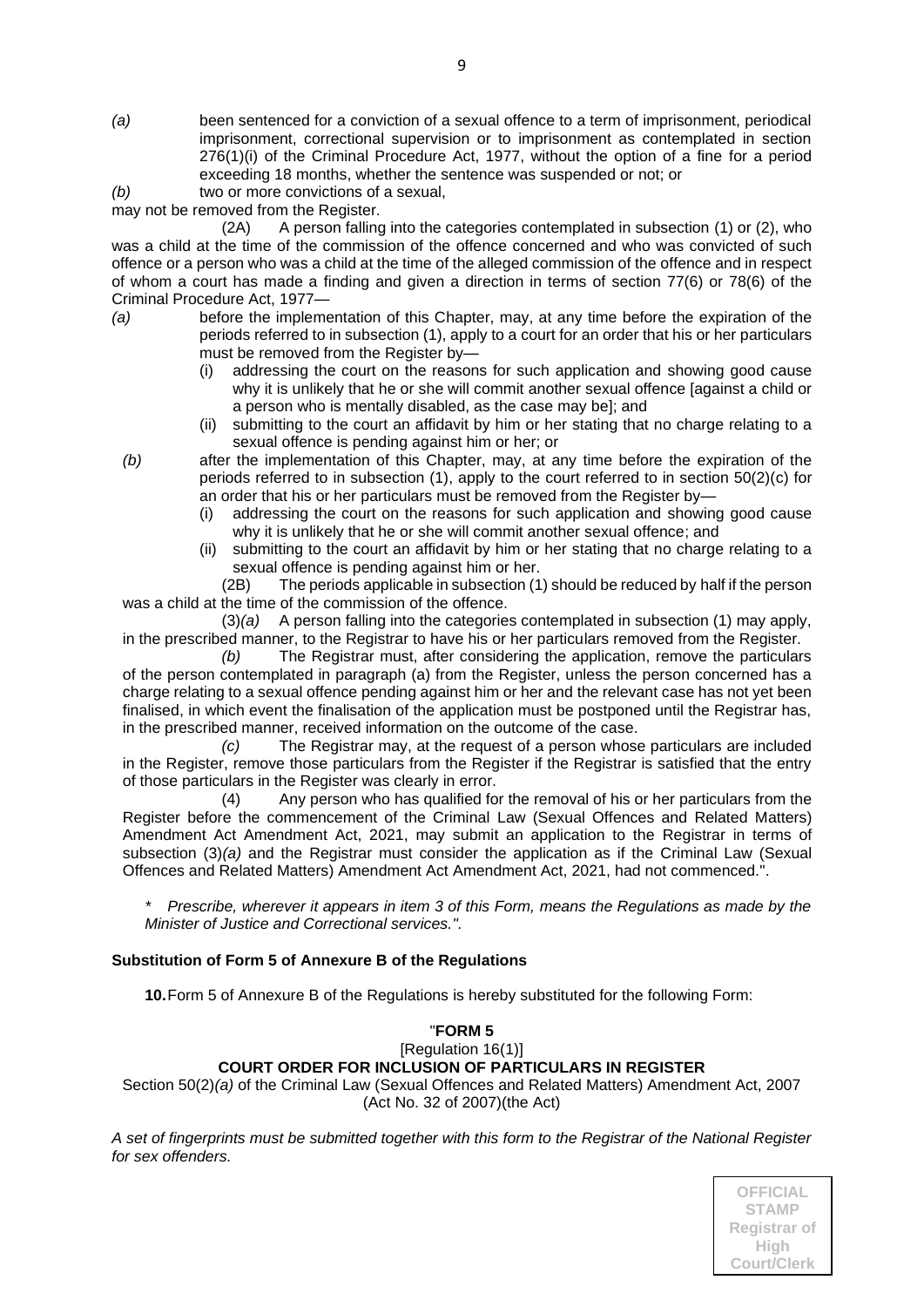| <b>CASE</b><br><b>T NUMBER:</b> |  |
|---------------------------------|--|
| <b>DATE:</b><br>∟ר ו∟.          |  |

| *IN | ΉE              | I /MAGISTRATF'S<br>REGIC<br>IAINC | COLIRT. | ⊏∩⊾ |  |
|-----|-----------------|-----------------------------------|---------|-----|--|
|     | <b>DISTRICT</b> |                                   | ᄟ       |     |  |

**OR**

\_\_\_\_\_\_\_\_\_\_\_\_\_\_\_\_\_\_\_\_\_\_\_\_\_\_\_\_\_\_\_\_\_\_\_\_\_\_\_\_\_\_\_\_\_\_\_\_\_\_\_\_\_\_\_\_\_\_\_\_\_\_\_\_\_\_\_\_\_\_\_

\*IN THE HIGH COURT OF \_\_\_\_\_\_\_\_\_\_\_\_\_\_\_\_\_\_\_\_\_\_\_\_\_\_\_\_\_\_\_\_\_\_\_\_\_\_\_\_\_\_\_\_\_\_\_HELD AT

| INFORMATION TO BE FORWARDED BY THE *CLERK OF THE COURT/THE REGISTRAR OF<br>THE HIGH COURT TO THE REGISTRAR OF THE NATIONAL REGISTER FOR SEX |                                      |  |
|---------------------------------------------------------------------------------------------------------------------------------------------|--------------------------------------|--|
| <b>OFFENDERS</b>                                                                                                                            |                                      |  |
| 1.                                                                                                                                          | PERSONAL INFORMATION                 |  |
| Title:                                                                                                                                      |                                      |  |
| Full names and                                                                                                                              |                                      |  |
| surname:                                                                                                                                    |                                      |  |
| Indicate any other                                                                                                                          |                                      |  |
| surnames:                                                                                                                                   |                                      |  |
| Indicate any known                                                                                                                          |                                      |  |
| alias or nickname:                                                                                                                          |                                      |  |
| Any known                                                                                                                                   |                                      |  |
| profession or trade:                                                                                                                        |                                      |  |
| Date of birth:                                                                                                                              |                                      |  |
| Age:                                                                                                                                        |                                      |  |
| Identity number/                                                                                                                            |                                      |  |
| passport number:                                                                                                                            |                                      |  |
| Driver's licence                                                                                                                            |                                      |  |
| number:                                                                                                                                     |                                      |  |
| Home address/Last                                                                                                                           |                                      |  |
| known physical<br>address:                                                                                                                  |                                      |  |
|                                                                                                                                             |                                      |  |
|                                                                                                                                             |                                      |  |
| Any other contact                                                                                                                           |                                      |  |
| details (including                                                                                                                          |                                      |  |
| postal address):                                                                                                                            |                                      |  |
|                                                                                                                                             |                                      |  |
|                                                                                                                                             |                                      |  |
| Telephone number:                                                                                                                           |                                      |  |
| Cell number:                                                                                                                                |                                      |  |
| $\overline{2}$ .                                                                                                                            | <b>PARTICULARS OF SEXUAL OFFENCE</b> |  |
| Type of sexual                                                                                                                              |                                      |  |
| offence:                                                                                                                                    |                                      |  |
| Date and place of                                                                                                                           |                                      |  |
| conviction:                                                                                                                                 |                                      |  |
| Sentence:                                                                                                                                   |                                      |  |
| Sentence imposed:                                                                                                                           |                                      |  |
| 3.                                                                                                                                          | <b>DIRECTION</b>                     |  |
| Type of sexual                                                                                                                              |                                      |  |
| offence allegedly                                                                                                                           |                                      |  |
| committed:                                                                                                                                  |                                      |  |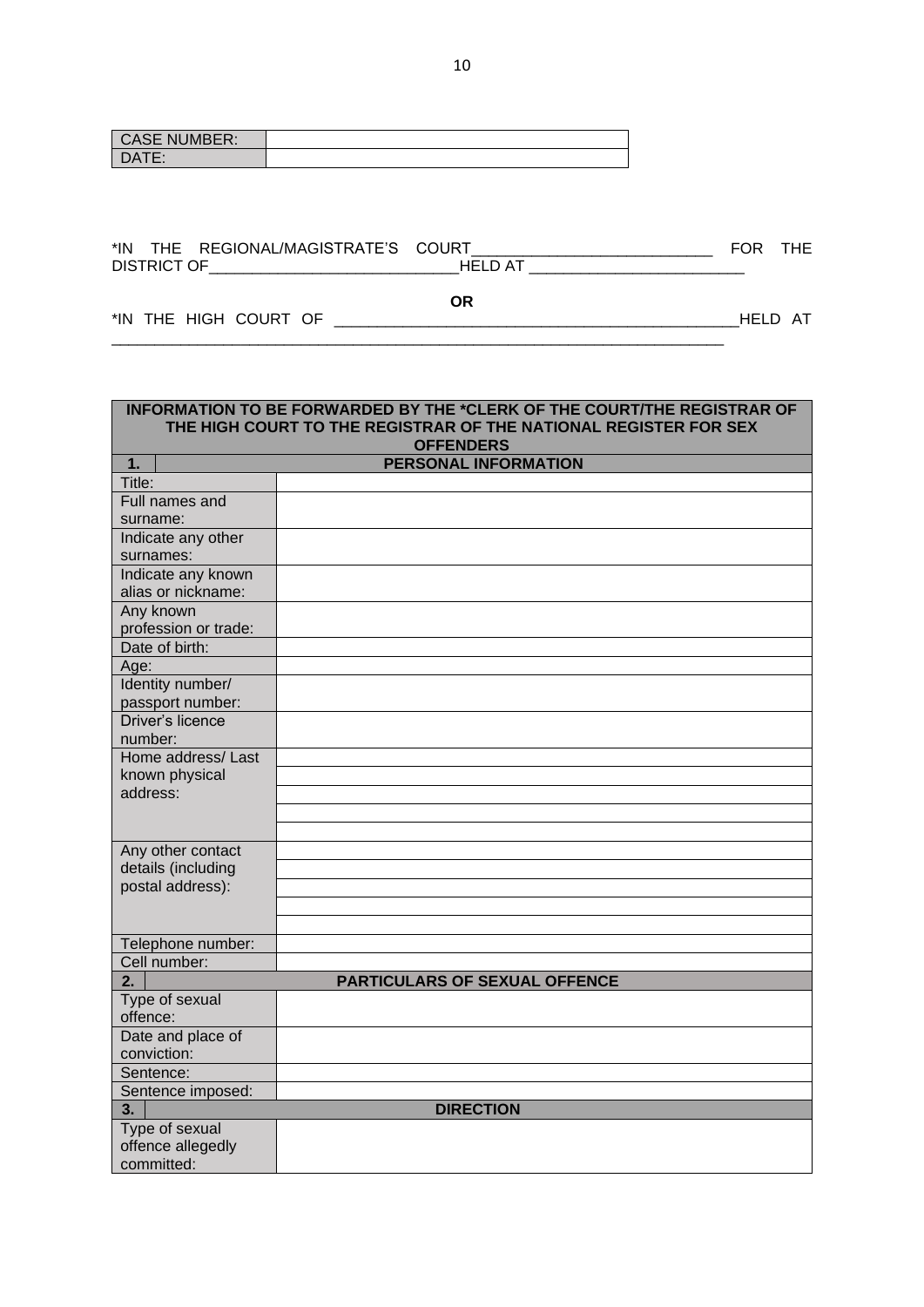| *Date and place of        |  |
|---------------------------|--|
| direction in terms of     |  |
| section 77(6) of the      |  |
| <b>Criminal Procedure</b> |  |
| Act, 1977:                |  |
| *Date and place of        |  |
| direction in terms of     |  |
| section 78(6) of the      |  |
| <b>Criminal Procedure</b> |  |
| Act, 1977:                |  |
| Name of medical           |  |
| institution to which      |  |
| person will be            |  |
| referred (if available):  |  |

*\*Magistrate/Judge*

\*Delete whichever is not applicable".

\_\_\_\_\_\_\_\_\_\_\_\_\_\_\_\_\_\_\_\_\_\_\_\_\_\_\_\_\_\_\_\_\_

#### **Substitution of Form 6 of Annexure B of the Regulations**

**11.**Form 6 of Annexure B of the Regulations is hereby substituted for the following Form:

| "FORM 6<br>[Regulation $16(1)$ ]                                                                                                                                  |                                                                |
|-------------------------------------------------------------------------------------------------------------------------------------------------------------------|----------------------------------------------------------------|
| <b>NOTIFICATION TO EMPLOYER OF COURT ORDER</b><br>Section 50(3) of the Criminal Law (Sexual Offences and Related Matters) Amendment A<br>No. 32 of 2007)(the Act) | <b>OFFICIAL</b><br><b>STAMP</b><br><b>Registrar of</b><br>High |
| <b>CASE NUMBER:</b><br>DATE:                                                                                                                                      | Court/Clerk of<br>Court                                        |
|                                                                                                                                                                   |                                                                |
| *IN THE REGIONAL/MAGISTRATE'S COURT<br><b>DISTRICT OF</b><br>HELD AT                                                                                              | <b>THE</b><br>FOR.                                             |
| <b>OR</b><br>*IN THE HIGH COURT OF                                                                                                                                | HELD AT                                                        |

In terms of the order of the court you are hereby notified that the particulars of the undermentioned person have been forwarded to the registrar of the national register for sex offenders for such particulars to be included in the register.

|                    | <b>INFORMATION TO BE FORWARDED BY THE *CLERK OF THE COURT/THE REGISTRAR OF</b><br>THE HIGH COURT TO THE REGISTRAR OF THE NATIONAL REGISTER FOR SEX |
|--------------------|----------------------------------------------------------------------------------------------------------------------------------------------------|
|                    | <b>OFFENDERS</b>                                                                                                                                   |
|                    | <b>PERSONAL INFORMATION</b>                                                                                                                        |
| Title:             |                                                                                                                                                    |
| Full names and     |                                                                                                                                                    |
| surname:           |                                                                                                                                                    |
| Indicate any other |                                                                                                                                                    |
| surnames:          |                                                                                                                                                    |
| Indicate any known |                                                                                                                                                    |
| alias or nickname: |                                                                                                                                                    |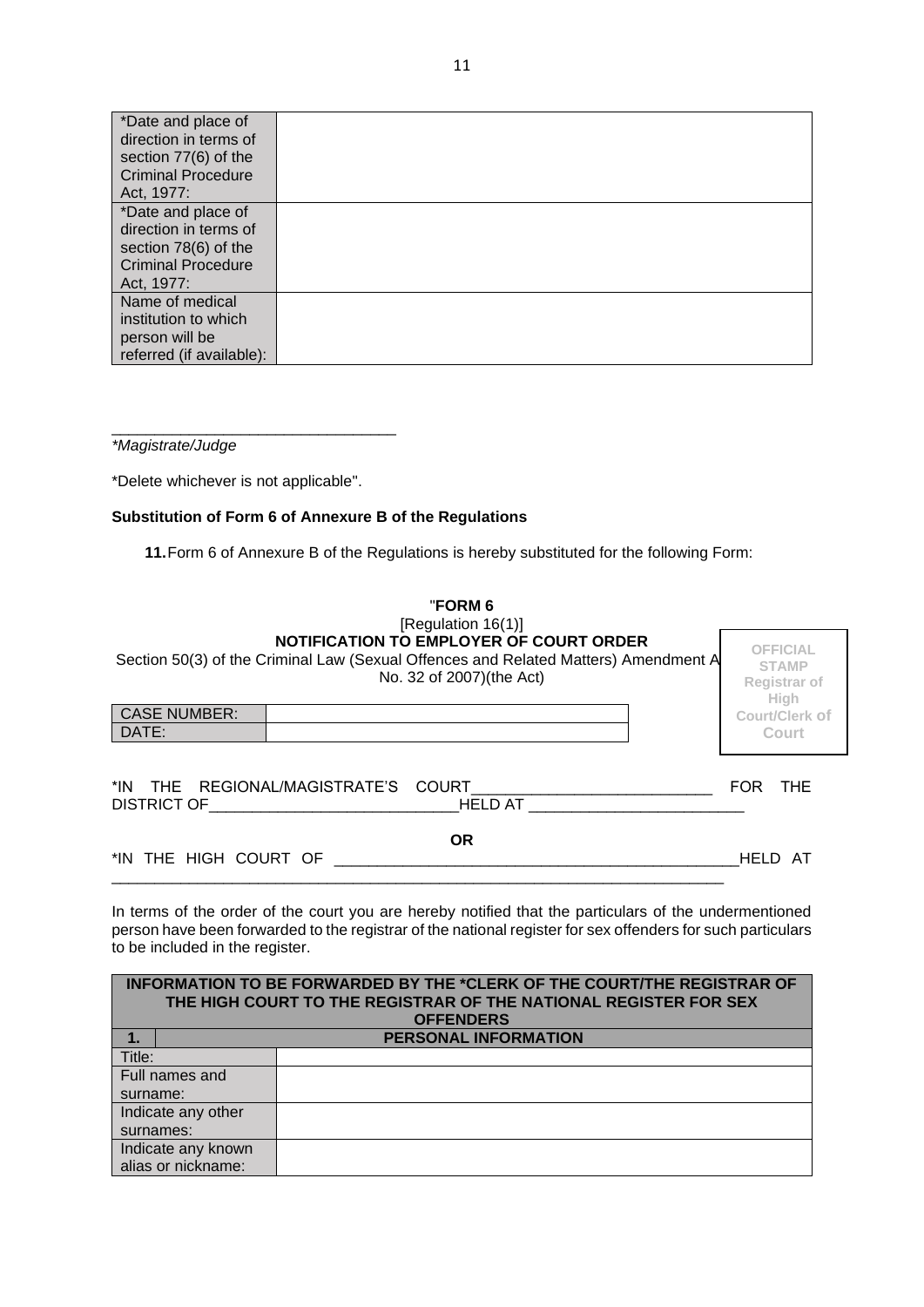| Any known                                         |                               |
|---------------------------------------------------|-------------------------------|
| profession or trade:                              |                               |
| Date of birth:                                    |                               |
| Age:                                              |                               |
| Identity number/                                  |                               |
| passport number:                                  |                               |
| Driver's licence                                  |                               |
| number:                                           |                               |
| Home address/Last                                 |                               |
| known physical                                    |                               |
| address:                                          |                               |
|                                                   |                               |
|                                                   |                               |
| Any other contact                                 |                               |
| details (including                                |                               |
| postal address):                                  |                               |
|                                                   |                               |
|                                                   |                               |
| Telephone number:                                 |                               |
| Cell number:                                      |                               |
| 2.                                                | PARTICULARS OF SEXUAL OFFENCE |
| Type of sexual<br>offence:                        |                               |
| Date and place of                                 |                               |
| conviction:                                       |                               |
| Sentence:                                         |                               |
| Sentence imposed:                                 |                               |
| 3.                                                | <b>DIRECTION</b>              |
| Type of sexual                                    |                               |
| offence allegedly                                 |                               |
| committed:                                        |                               |
| *Date and place of                                |                               |
| direction in terms of                             |                               |
| section 77(6) of the                              |                               |
| <b>Criminal Procedure</b>                         |                               |
| Act, 1977:                                        |                               |
| *Date and place of<br>direction in terms of       |                               |
|                                                   |                               |
| section 78(6) of the<br><b>Criminal Procedure</b> |                               |
| Act, 1977:                                        |                               |
| Name of medical                                   |                               |
| institution to which                              |                               |
| person will be                                    |                               |
| referred (if available):                          |                               |
|                                                   |                               |

\_\_\_\_\_\_\_\_\_\_\_\_\_\_\_\_\_\_\_\_\_\_\_\_\_\_\_\_\_\_\_\_\_ *\*Clerk of the court/Registrar of the High Court*

\*Delete whichever is not applicable

## **ADDENDUM TO THIS NOTIFICATION**

### **1. National Register for Sex Offenders:**

The Minister for Justice and Constitutional Development has established a National Register for Sex Offenders containing particulars of persons convicted of any sexual offence or are alleged to have committed a sexual and who have been dealt with in terms of section 77(6) or 78(6) of the Criminal Procedure Act, 1977.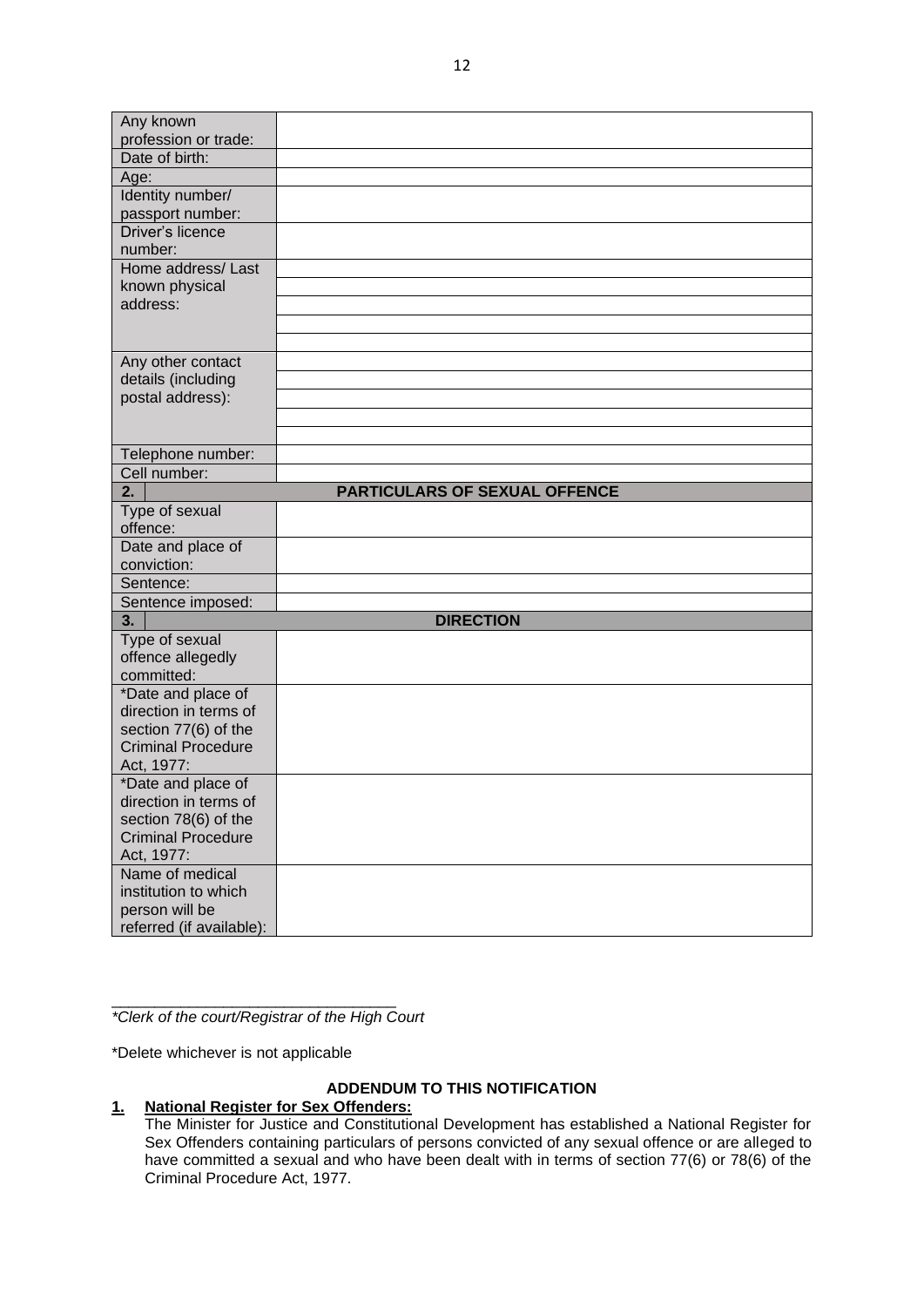### **2. Implication of inclusion of particulars in Register:**

- 2.1 A person who has been convicted of the commission of a sexual offence against a person who is vulnerable may not—
	- (i) be employed to work with a person who is vulnerable in any circumstances;
	- (ii) hold any position, related to his or her employment, or for any commercial benefit which in any manner places him or her in any position of authority, supervision or care of a person who is vulnerable, or which, in any other manner, places him or her in a position of authority, supervision or care of a person who is vulnerable, or where he or she gains access to a person who is vulnerable, or places where persons who are vulnerable are present or congregate:
	- (iii) be granted a licence or be given approval to manage or operate any entity, business concern or trade in relation to the supervision over or care of a person who is vulnerable; or
	- (iv) become the foster parent, kinship care-giver, temporary safe care-giver, adoptive parent, or curator of a person who is vulnerable.
- 2.2 (i) An employee in the employ of an employer must without delay disclose
	- a conviction referred to in 2.1 above, to his or her employer.
	- (ii) An employee who applies for employment, must, if he or she has been convicted of an offence referred to in 2.1 above, disclose such conviction when applying for employment.
	- (iii) An employee who fails to comply with this obligation is guilty of an offence and is liable on conviction to a fine or to imprisonment not exceeding seven years or to both a fine and such imprisonment.
- 2.3 (i) A person who applies for approval to manage or operate any entity, business concern or trade in relation to the supervision over or care of a person who is vulnerable must disclose that he or she has been convicted of a sexual offence.
	- (ii) A person who contravenes the above obligation is guilty of an offence and liable on conviction to a fine or to imprisonment for a period not exceeding seven years or to both a fine and such imprisonment.

### **3. Removal of particulars from Register:**

Section 51 of the Act provides as follows:

- "51. (1) Subject to subsections (2), (2A) and (3), the particulars of a person—
- *(a)* who—
	- (i) has been sentenced for a conviction of a sexual offence to a term of imprisonment, periodical imprisonment, correctional supervision or to imprisonment as contemplated in section  $276(1)(i)$  of the Criminal Procedure Act, 1977, without the option of a fine for a period of at least six months but not exceeding eighteen months, whether the sentence was suspended or not, may, on application as contemplated in subsection (3), be removed from the Register after a period of 20 years has lapsed after that person has been released from prison or the period of suspension has lapsed;
	- (ii) has been sentenced for a conviction of a sexual offence to a term of imprisonment, periodical imprisonment, correctional supervision or to imprisonment as contemplated in section 276(1)(i) of the Criminal Procedure Act, 1977, without the option of a fine for a period of six months or less, whether the sentence was suspended or not, may, on application as contemplated in subsection (3), be removed from the Register after a period of 14 years has lapsed after that person has been released from prison or the period of suspension has lapsed; or
	- (iii) is alleged to have committed a sexual offence in respect of whom a court, whether before or after the commencement of this Chapter, has made a finding and given a direction in terms of section 77(6) or 78(6) of the Criminal Procedure Act, 1977, may, on application as contemplated in subsection (3), be removed from the Register after a period of ten years has lapsed after such person has recovered from the mental illness or mental defect in question and is discharged in terms of the Mental Health Care Act, 2002 (Act No. 17 of 2002), from any restrictions imposed on him or her; or
- *(b)* who has been sentenced for a conviction of a sexual offence to any other form of lesser punishment or court order may, on application as contemplated in subsection (3), be removed from the Register after a period of ten years has lapsed since the particulars of that person were included in the Register.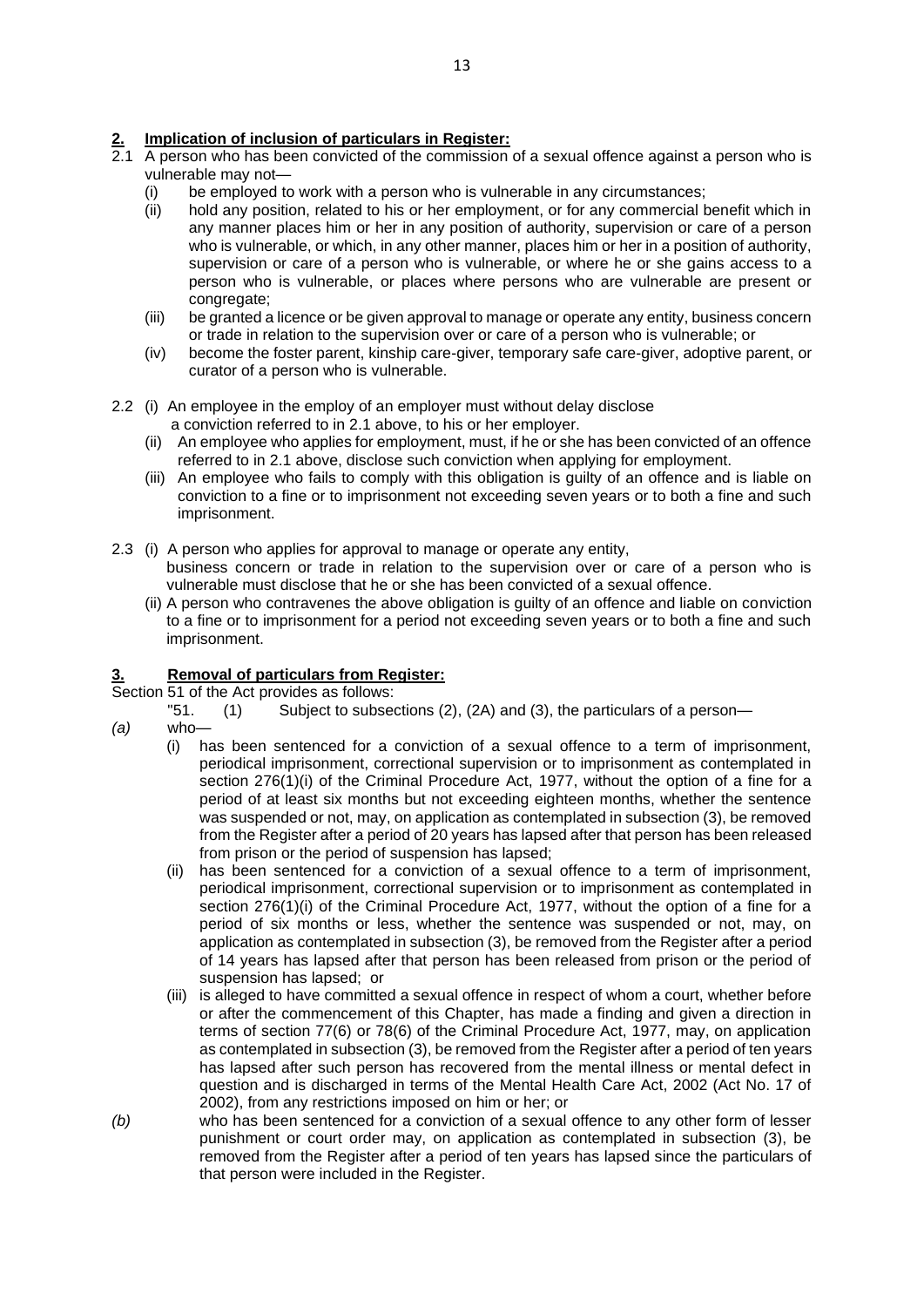(2) The particulars of a person who has—

*(a)* been sentenced for a conviction of a sexual offence to a term of imprisonment, periodical imprisonment, correctional supervision or to imprisonment as contemplated in section 276(1)(i) of the Criminal Procedure Act, 1977, without the option of a fine for a period exceeding 18 months, whether the sentence was suspended or not; or

*(b)* two or more convictions of a sexual,

may not be removed from the Register.<br>(2A) A person falling

A person falling into the categories contemplated in subsection (1) or (2), who was a child at the time of the commission of the offence concerned and who was convicted of such offence or a person who was a child at the time of the alleged commission of the offence and in respect of whom a court has made a finding and given a direction in terms of section 77(6) or 78(6) of the Criminal Procedure Act, 1977—

- *(a)* before the implementation of this Chapter, may, at any time before the expiration of the periods referred to in subsection (1), apply to a court for an order that his or her particulars must be removed from the Register by—
	- (i) addressing the court on the reasons for such application and showing good cause why it is unlikely that he or she will commit another sexual offence [against a child or a person who is mentally disabled, as the case may be]; and
	- (ii) submitting to the court an affidavit by him or her stating that no charge relating to a sexual offence is pending against him or her; or
	- *(b)* after the implementation of this Chapter, may, at any time before the expiration of the periods referred to in subsection (1), apply to the court referred to in section 50(2)(c) for an order that his or her particulars must be removed from the Register by—
		- (i) addressing the court on the reasons for such application and showing good cause why it is unlikely that he or she will commit another sexual offence; and
		- (ii) submitting to the court an affidavit by him or her stating that no charge relating to a sexual offence is pending against him or her.

(2B) The periods applicable in subsection (1) should be reduced by half if the person was a child at the time of the commission of the offence.

(3)*(a)* A person falling into the categories contemplated in subsection (1) may apply, in the prescribed manner, to the Registrar to have his or her particulars removed from the Register.

*(b)* The Registrar must, after considering the application, remove the particulars of the person contemplated in paragraph (a) from the Register, unless the person concerned has a charge relating to a sexual offence pending against him or her and the relevant case has not yet been finalised, in which event the finalisation of the application must be postponed until the Registrar has, in the prescribed manner, received information on the outcome of the case.

*(c)* The Registrar may, at the request of a person whose particulars are included in the Register, remove those particulars from the Register if the Registrar is satisfied that the entry of those particulars in the Register was clearly in error.

(4) Any person who has qualified for the removal of his or her particulars from the Register before the commencement of the Criminal Law (Sexual Offences and Related Matters) Amendment Act Amendment Act, 2021, may submit an application to the Registrar in terms of subsection (3)*(a)* and the Registrar must consider the application as if the Criminal Law (Sexual Offences and Related Matters) Amendment Act Amendment Act, 2021, had not commenced.".

*\* Prescribe, wherever it appears in item 3 of this Form, means the Regulations as made by the Minister of Justice and Correctional services.".*

### **Substitution of Form 7 of Annexure B the Regulations**

**12.**Form 7 of Annexure B of the Regulations is hereby substituted for the following Form:

### "**FORM 7**

### [Regulation 17(1)] **APPLICATION FOR CERTIFICATE BY PERSON IN RESPECT OF OWN PARTICULARS** Section 44 of the Criminal Law (Sexual Offences and Related Matters) Amendment Act, 2007 (Act No. 32 of 2007)(the Act)

*Note:*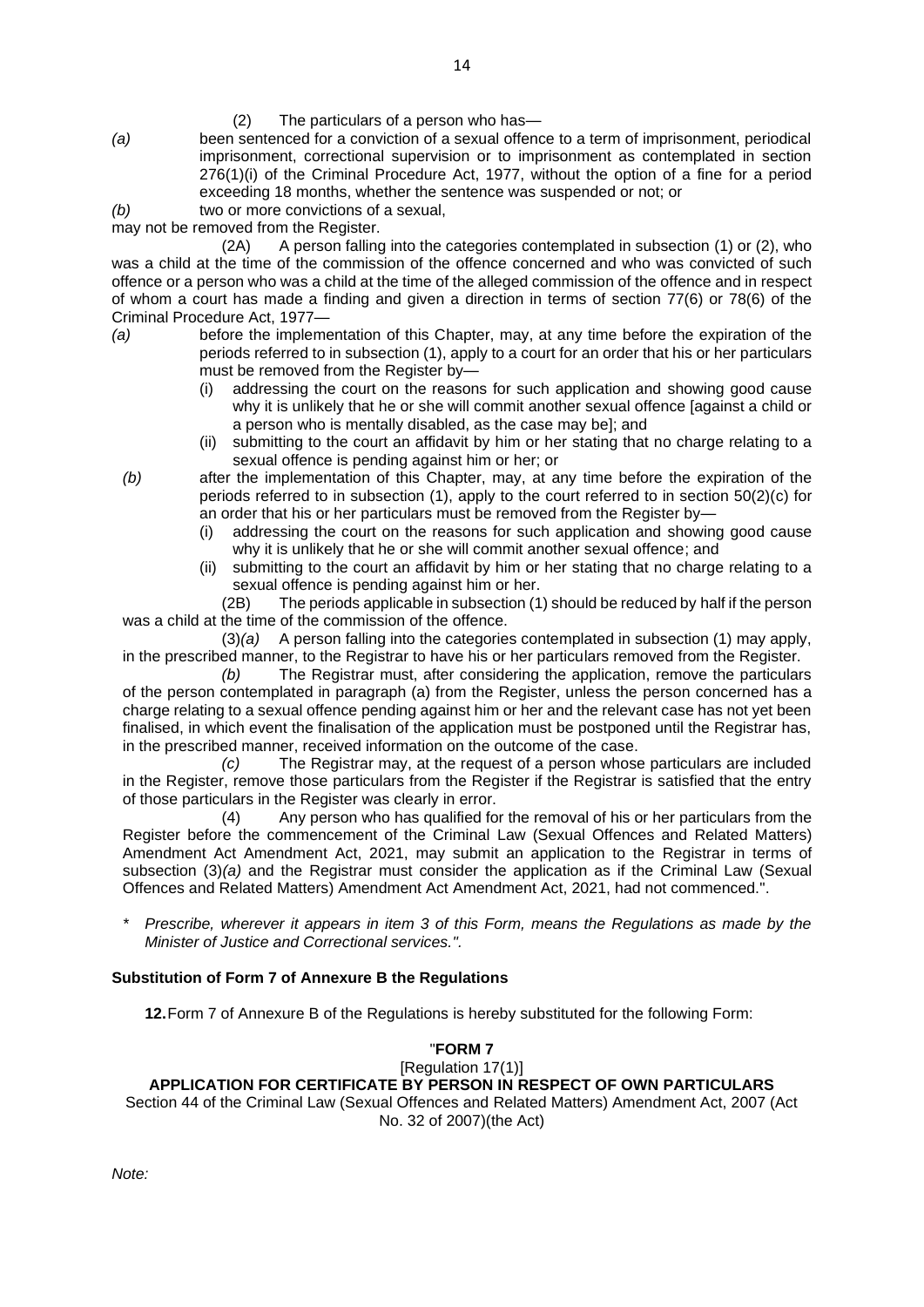*A set of fingerprints of applicant must be attached to this form (a set of fingerprints can be taken at any police station).*

| Title:<br>Full names and<br>surname:<br>Indicate any other<br>surnames:<br>Indicate any known<br>alias or nickname:<br>Profession or trade:<br>Date of birth:<br>Age:<br>Identity number/<br>passport number:<br>Driver's licence<br>number:<br>Home address/Last<br>known physical<br>address:<br>Any other contact<br>details (including<br>postal address):<br>E-mail address:<br>Telephone number:<br>Cell number:<br>Type of sexual<br>offence:<br>Date and place of<br>conviction:<br>Sentence:<br>Sentence imposed:<br>Reason for applying<br>for certificate: | 1.        | PERSONAL INFORMATION OF APPLICANT |
|-----------------------------------------------------------------------------------------------------------------------------------------------------------------------------------------------------------------------------------------------------------------------------------------------------------------------------------------------------------------------------------------------------------------------------------------------------------------------------------------------------------------------------------------------------------------------|-----------|-----------------------------------|
|                                                                                                                                                                                                                                                                                                                                                                                                                                                                                                                                                                       |           |                                   |
|                                                                                                                                                                                                                                                                                                                                                                                                                                                                                                                                                                       |           |                                   |
|                                                                                                                                                                                                                                                                                                                                                                                                                                                                                                                                                                       |           |                                   |
|                                                                                                                                                                                                                                                                                                                                                                                                                                                                                                                                                                       |           |                                   |
|                                                                                                                                                                                                                                                                                                                                                                                                                                                                                                                                                                       |           |                                   |
|                                                                                                                                                                                                                                                                                                                                                                                                                                                                                                                                                                       |           |                                   |
|                                                                                                                                                                                                                                                                                                                                                                                                                                                                                                                                                                       |           |                                   |
|                                                                                                                                                                                                                                                                                                                                                                                                                                                                                                                                                                       |           |                                   |
|                                                                                                                                                                                                                                                                                                                                                                                                                                                                                                                                                                       |           |                                   |
|                                                                                                                                                                                                                                                                                                                                                                                                                                                                                                                                                                       |           |                                   |
|                                                                                                                                                                                                                                                                                                                                                                                                                                                                                                                                                                       |           |                                   |
|                                                                                                                                                                                                                                                                                                                                                                                                                                                                                                                                                                       |           |                                   |
|                                                                                                                                                                                                                                                                                                                                                                                                                                                                                                                                                                       |           |                                   |
|                                                                                                                                                                                                                                                                                                                                                                                                                                                                                                                                                                       |           |                                   |
|                                                                                                                                                                                                                                                                                                                                                                                                                                                                                                                                                                       |           |                                   |
|                                                                                                                                                                                                                                                                                                                                                                                                                                                                                                                                                                       |           |                                   |
|                                                                                                                                                                                                                                                                                                                                                                                                                                                                                                                                                                       |           |                                   |
|                                                                                                                                                                                                                                                                                                                                                                                                                                                                                                                                                                       |           |                                   |
|                                                                                                                                                                                                                                                                                                                                                                                                                                                                                                                                                                       |           |                                   |
|                                                                                                                                                                                                                                                                                                                                                                                                                                                                                                                                                                       |           |                                   |
|                                                                                                                                                                                                                                                                                                                                                                                                                                                                                                                                                                       |           |                                   |
|                                                                                                                                                                                                                                                                                                                                                                                                                                                                                                                                                                       |           |                                   |
|                                                                                                                                                                                                                                                                                                                                                                                                                                                                                                                                                                       |           |                                   |
|                                                                                                                                                                                                                                                                                                                                                                                                                                                                                                                                                                       |           |                                   |
|                                                                                                                                                                                                                                                                                                                                                                                                                                                                                                                                                                       |           |                                   |
|                                                                                                                                                                                                                                                                                                                                                                                                                                                                                                                                                                       |           |                                   |
|                                                                                                                                                                                                                                                                                                                                                                                                                                                                                                                                                                       |           |                                   |
|                                                                                                                                                                                                                                                                                                                                                                                                                                                                                                                                                                       |           |                                   |
|                                                                                                                                                                                                                                                                                                                                                                                                                                                                                                                                                                       |           |                                   |
|                                                                                                                                                                                                                                                                                                                                                                                                                                                                                                                                                                       |           |                                   |
|                                                                                                                                                                                                                                                                                                                                                                                                                                                                                                                                                                       |           |                                   |
|                                                                                                                                                                                                                                                                                                                                                                                                                                                                                                                                                                       |           |                                   |
|                                                                                                                                                                                                                                                                                                                                                                                                                                                                                                                                                                       |           |                                   |
|                                                                                                                                                                                                                                                                                                                                                                                                                                                                                                                                                                       |           |                                   |
|                                                                                                                                                                                                                                                                                                                                                                                                                                                                                                                                                                       |           |                                   |
|                                                                                                                                                                                                                                                                                                                                                                                                                                                                                                                                                                       |           |                                   |
|                                                                                                                                                                                                                                                                                                                                                                                                                                                                                                                                                                       |           |                                   |
|                                                                                                                                                                                                                                                                                                                                                                                                                                                                                                                                                                       |           |                                   |
|                                                                                                                                                                                                                                                                                                                                                                                                                                                                                                                                                                       |           |                                   |
|                                                                                                                                                                                                                                                                                                                                                                                                                                                                                                                                                                       | Signed at | on this _________day of ___<br>20 |

\_\_\_\_\_\_\_\_\_\_\_\_\_\_\_\_\_\_\_\_\_\_\_\_\_\_\_\_\_\_\_\_ *Applicant".*

### **Substitution of Form 8 of Annexure B of the Regulations**

**13.**Form 8 of Annexure B of the Regulations is hereby substituted for the following Form:

#### "**FORM 8** [Regulation 17(2)] **APPLICATION FOR CERTIFICATE BY PERSON/ LICENCING AUTHORITY/RELEVANT AUTHORITY**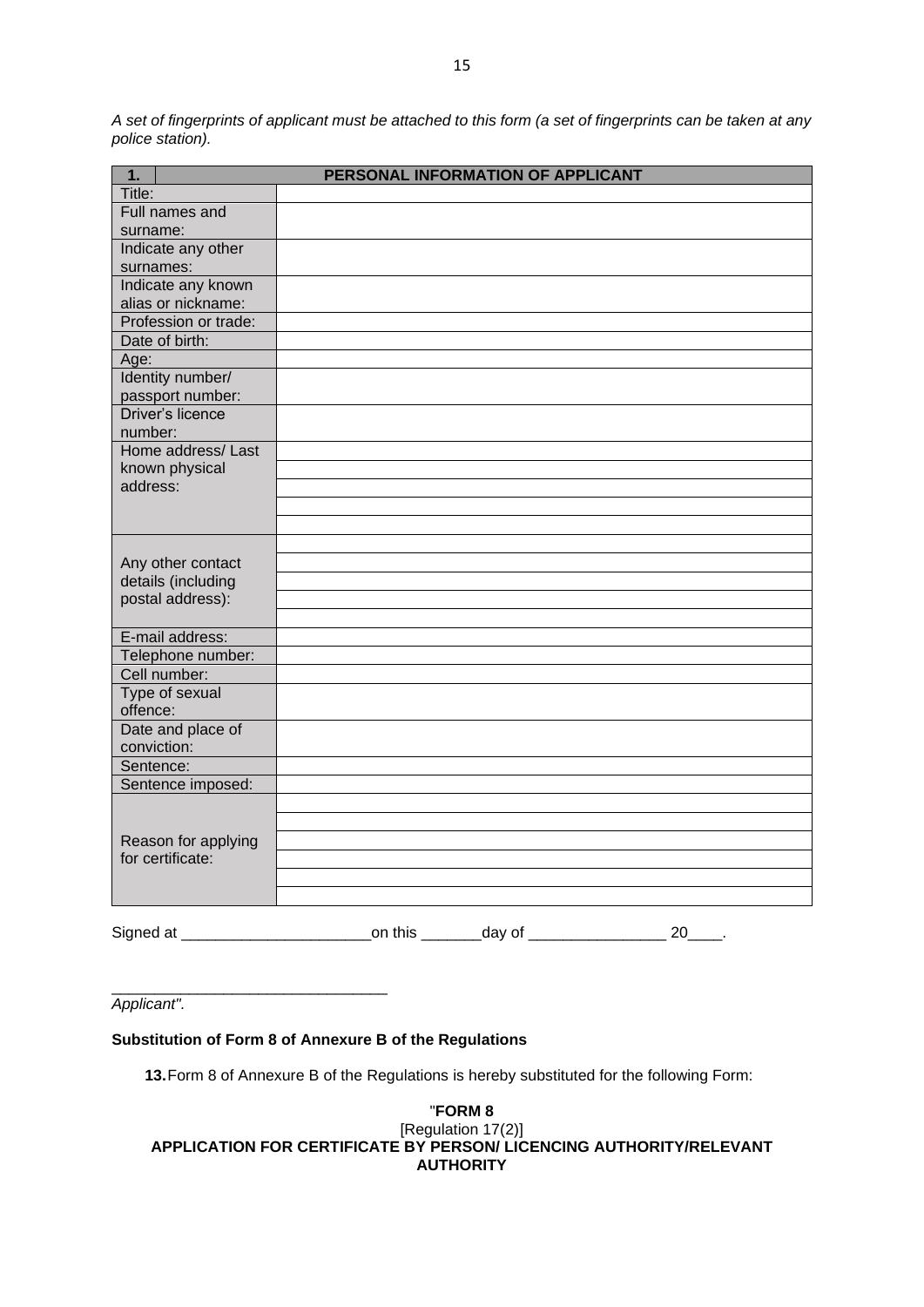Section 44 of the Criminal Law (Sexual Offences and Related Matters) Amendment Act, 2007 (Act No. 32 of 2007)(the Act)

*Note:*

*A set of fingerprints of the person referred to in paragraph 2 hereunder, must be attached to this form (a set of fingerprints can be taken at any police station).*

| 1.                         | PERSONAL INFORMATION OF APPLICANT<br>(In the case of a natural person)                                                |
|----------------------------|-----------------------------------------------------------------------------------------------------------------------|
| Title:                     |                                                                                                                       |
| Full names and             |                                                                                                                       |
| surname:                   |                                                                                                                       |
| Indicate any other         |                                                                                                                       |
| surnames:                  |                                                                                                                       |
| Indicate any known         |                                                                                                                       |
| alias or nickname:         |                                                                                                                       |
| Profession or trade:       |                                                                                                                       |
| Date of birth:             |                                                                                                                       |
| Age:                       |                                                                                                                       |
| Identity number/           |                                                                                                                       |
| passport number:           |                                                                                                                       |
| Driver's licence           |                                                                                                                       |
| number:                    |                                                                                                                       |
| Home address/Last          |                                                                                                                       |
| known physical             |                                                                                                                       |
| address:                   |                                                                                                                       |
|                            |                                                                                                                       |
|                            |                                                                                                                       |
|                            |                                                                                                                       |
| Any other contact          |                                                                                                                       |
| details (including         |                                                                                                                       |
| postal address):           |                                                                                                                       |
|                            |                                                                                                                       |
| E-mail address:            |                                                                                                                       |
| Telephone number:          |                                                                                                                       |
| Cell number:               |                                                                                                                       |
| 2.                         | <b>INFORMATION OF APPLICANT</b><br>(In the case of a licensing authority or relevant authority as defined in the Act) |
| Registered name of         |                                                                                                                       |
| *licensing                 |                                                                                                                       |
| authority/relevant         |                                                                                                                       |
| authority:                 |                                                                                                                       |
| Title and full names       |                                                                                                                       |
| and surname of             |                                                                                                                       |
| person making this         |                                                                                                                       |
| application on behalf      |                                                                                                                       |
| of *licensing              |                                                                                                                       |
| authority/relevant         |                                                                                                                       |
| authority:                 |                                                                                                                       |
| <b>Business address of</b> |                                                                                                                       |
| *licensing                 |                                                                                                                       |
| authority/relevant         |                                                                                                                       |
| authority:                 |                                                                                                                       |
|                            |                                                                                                                       |
| Postal address of          |                                                                                                                       |
| *licensing                 |                                                                                                                       |
| authority/relevant         |                                                                                                                       |
| authority:                 |                                                                                                                       |
|                            |                                                                                                                       |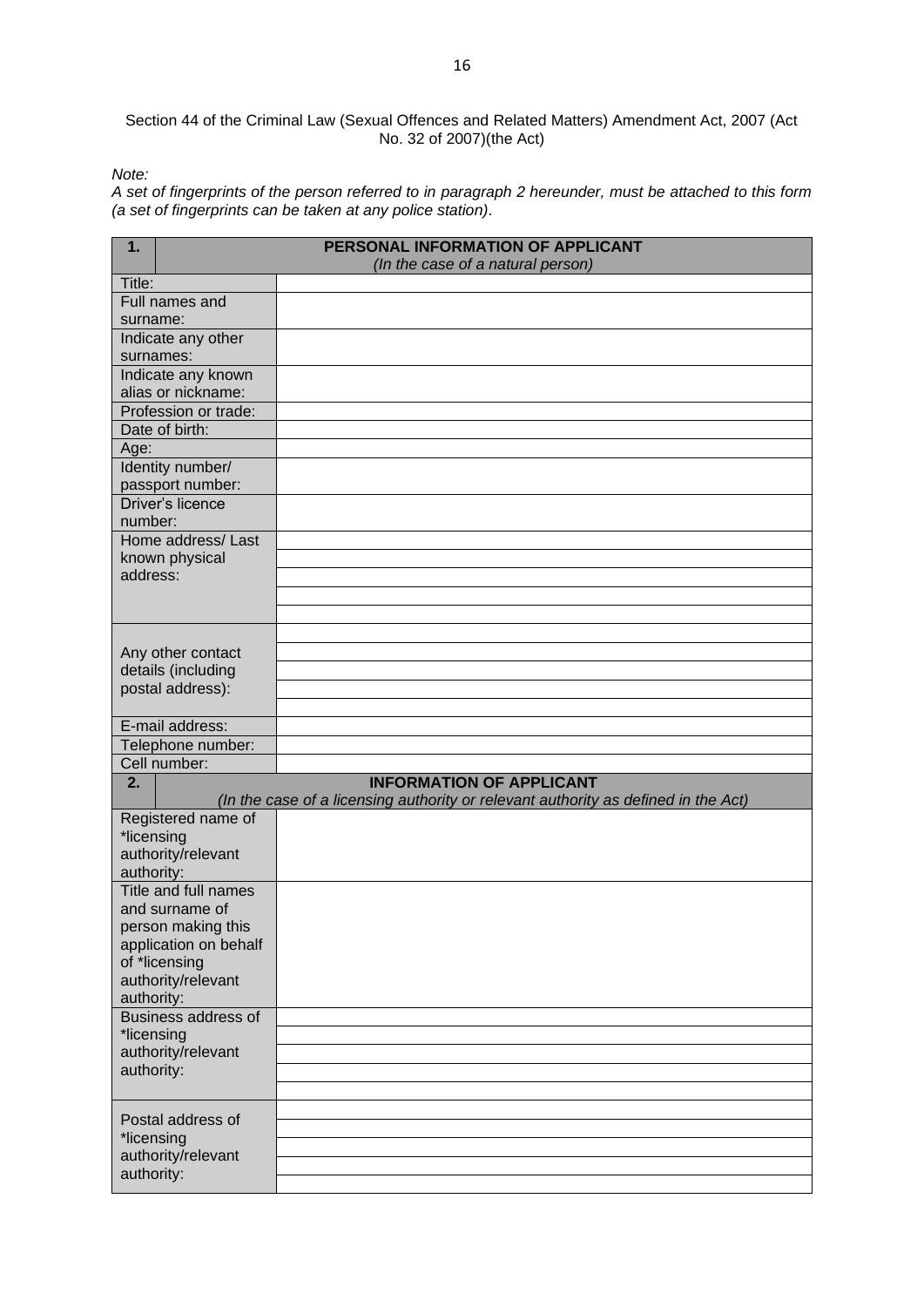| E-mail address of     |                                                                         |
|-----------------------|-------------------------------------------------------------------------|
| person making this    |                                                                         |
| application on behalf |                                                                         |
| of *licensing         |                                                                         |
| authority/relevant    |                                                                         |
| authority:            |                                                                         |
| Telephone number      |                                                                         |
| person making this    |                                                                         |
| application on behalf |                                                                         |
|                       |                                                                         |
| of *licensing         |                                                                         |
| authority/relevant    |                                                                         |
| authority:            |                                                                         |
| Cell number person    |                                                                         |
| making this           |                                                                         |
| application on behalf |                                                                         |
| of *licensing         |                                                                         |
| authority/relevant    |                                                                         |
| authority:            |                                                                         |
| 3.                    | <b>INFORMATION OF PERSON IN RESPECT OF WHOM THE APPLICATION IS MADE</b> |
| Title:                |                                                                         |
| Full names and        |                                                                         |
|                       |                                                                         |
| surname:              |                                                                         |
| Indicate any other    |                                                                         |
| surnames:             |                                                                         |
| Indicate any known    |                                                                         |
| alias or nickname:    |                                                                         |
| Any known             |                                                                         |
| profession or trade:  |                                                                         |
| Date of birth:        |                                                                         |
| Age:                  |                                                                         |
| Identity number/      |                                                                         |
|                       |                                                                         |
| passport number:      |                                                                         |
| Driver's licence      |                                                                         |
| number:               |                                                                         |
| Home address/Last     |                                                                         |
| known physical        |                                                                         |
| address:              |                                                                         |
|                       |                                                                         |
|                       |                                                                         |
| Any other contact     |                                                                         |
| details (including    |                                                                         |
| postal address):      |                                                                         |
|                       |                                                                         |
|                       |                                                                         |
|                       |                                                                         |
| Telephone number:     |                                                                         |
| Cell number:          |                                                                         |
|                       | <b>REASON FOR APPLICATION</b>                                           |
|                       |                                                                         |
|                       |                                                                         |
|                       |                                                                         |
|                       |                                                                         |
|                       |                                                                         |
|                       |                                                                         |
|                       |                                                                         |
|                       |                                                                         |
|                       |                                                                         |
|                       |                                                                         |
|                       |                                                                         |
|                       |                                                                         |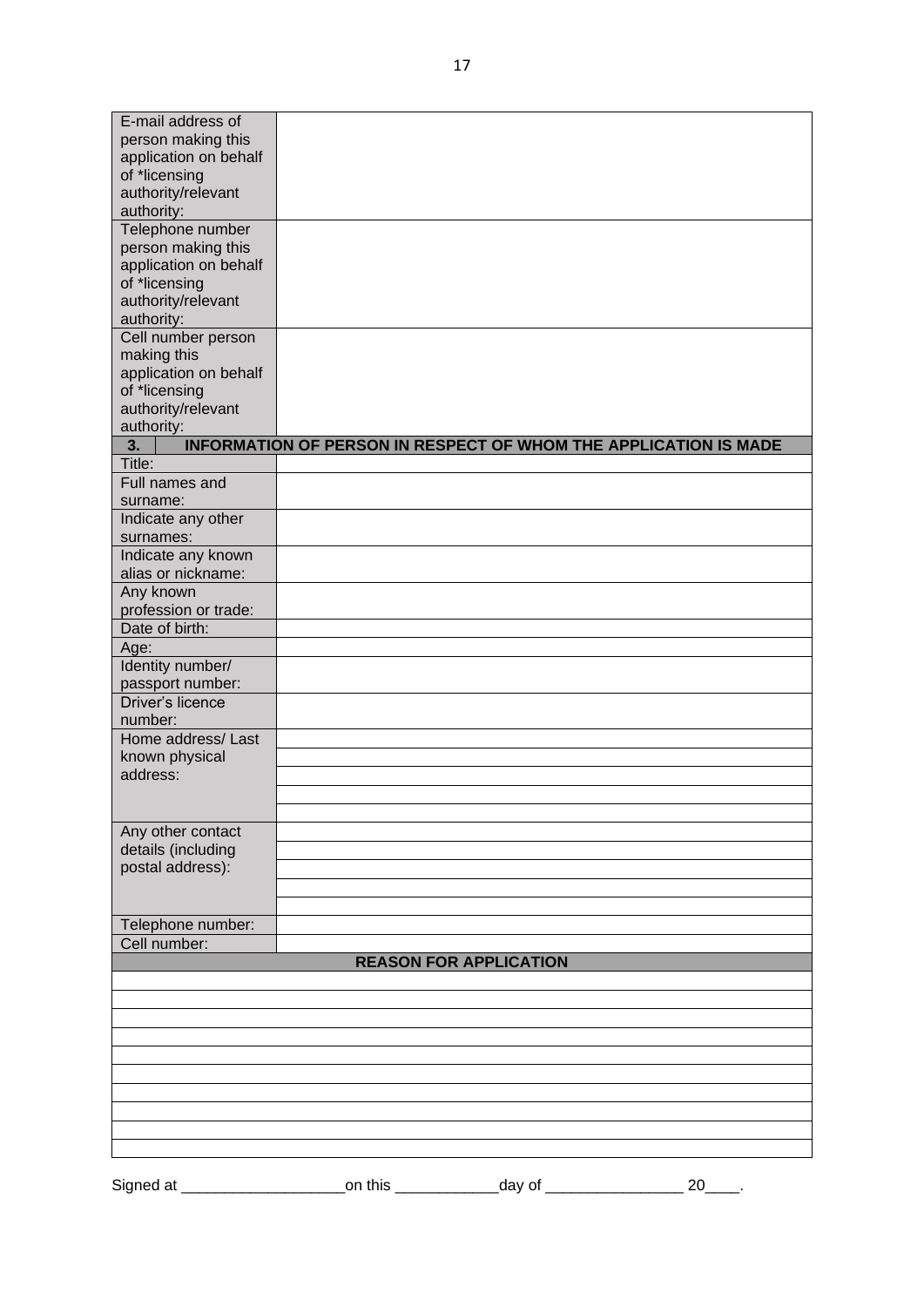*Applicant*

\*Delete whichever is not applicable".

\_\_\_\_\_\_\_\_\_\_\_\_\_\_\_\_\_\_\_\_\_\_\_\_\_\_\_\_\_\_\_\_

### **Insertion of Form 8A in Annexure B of the Regulations**

**13.**The following form is hereby inserted in Annexure B of the Regulations after Form 8 of Annexure B:

### "**FORM 8A**

#### [Regulation 18A] **APPLICATION TO DETERMINE WHETHER PARTICULARS OF A PERSON HAVE BEEN INCLUDED IN THE NATIONAL REGISTER FOR SEX OFFENDERS**

Section 42(4) of the Criminal Law (Sexual Offences and Related Matters) Amendment Act, 2007 (Act No. 32 of 2007)(the Act)

### *Note:*

- *1. This application is in the form of a sworn affidavit that—*
	- *(a) the information contained in the form is to the best knowledge of the applicant true and correct;*
	- *(b) the application is not frivolous or vexatious;*
	- *(c) the person who has submitted the application has an interest in the disclosure of the information; and*
	- *(d) disclosure of the information is in the interest of an identifiable vulnerable person.*
- *2. Except in so far as it may be necessary for the purposes of Chapter 6 of the Act, any person who wilfully discloses or publishes any information to any other person which he or she has acquired as a result of this application, or in any other manner, is guilty of an offence and is liable on conviction to a fine or to imprisonment for a period not exceeding three years or to both a fine and such imprisonment.*

| 1.                 |       | PERSONAL INFORMATION OF APPLICANT       |
|--------------------|-------|-----------------------------------------|
|                    |       | (In the case of a natural person)       |
| Title:             |       |                                         |
| Full names and     |       |                                         |
| surname:           |       |                                         |
| Date of birth:     |       |                                         |
| Age:               |       |                                         |
| Identity number/   |       |                                         |
| passport number:   |       |                                         |
| Driver's licence   |       |                                         |
| number:            |       |                                         |
| Home address:      |       |                                         |
|                    |       |                                         |
|                    |       |                                         |
|                    |       |                                         |
|                    |       |                                         |
|                    |       |                                         |
| Any other contact  |       |                                         |
| details (including |       |                                         |
| postal address):   |       |                                         |
|                    |       |                                         |
| E-mail address:    |       |                                         |
| Telephone number:  | Home: | Business:                               |
| Cell number:       |       |                                         |
| 2.                 |       | <b>INFORMATION OF VULNERABLE PERSON</b> |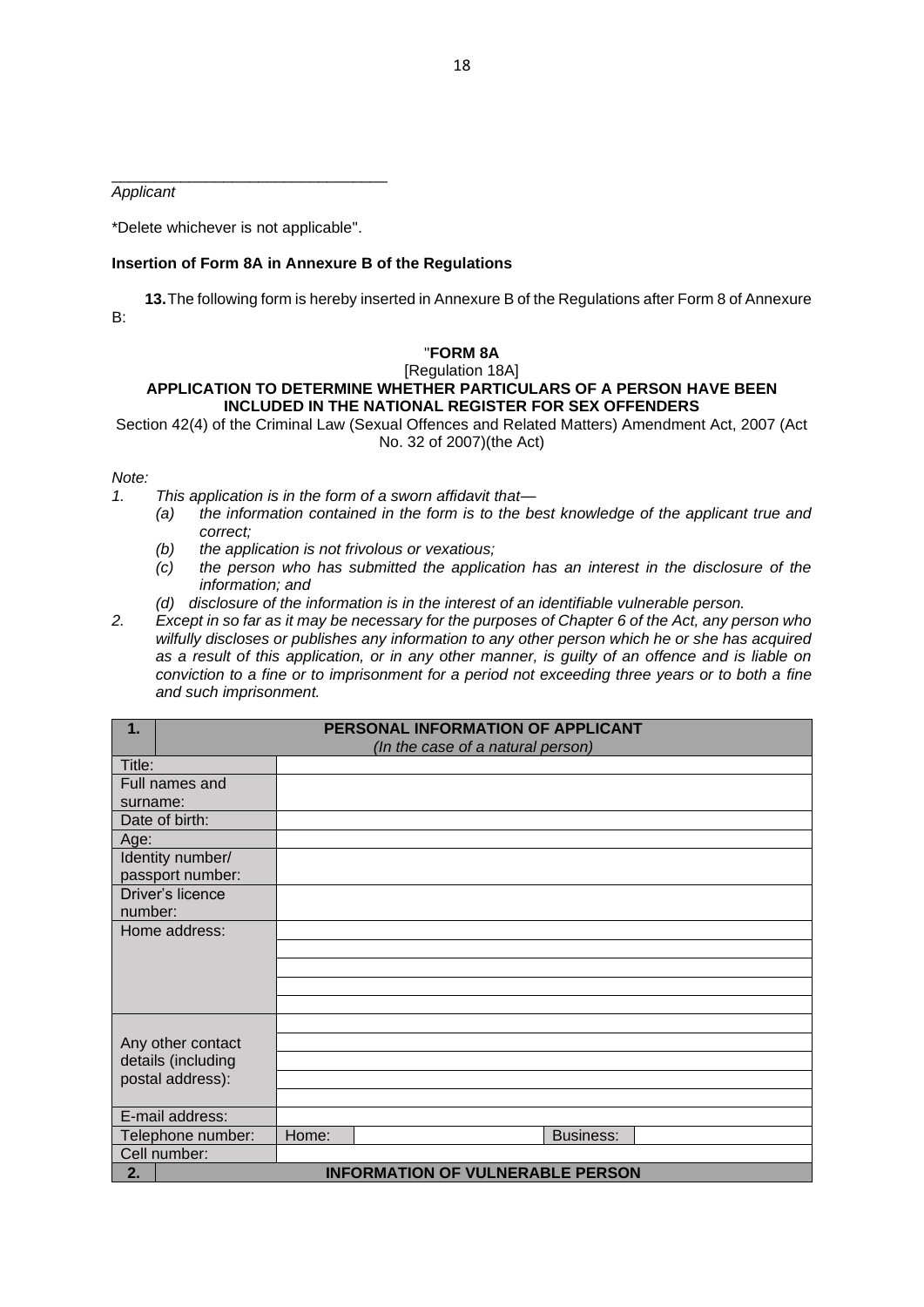| Full names and     |                                                    |
|--------------------|----------------------------------------------------|
| surname:           |                                                    |
| Indicate any known |                                                    |
| alias or nickname: |                                                    |
| Date of birth:     |                                                    |
| Age:               |                                                    |
| Identity number/   |                                                    |
| passport number:   |                                                    |
| Home address/Last  |                                                    |
| known physical     |                                                    |
| address:           |                                                    |
|                    |                                                    |
|                    |                                                    |
|                    |                                                    |
| Any other contact  |                                                    |
| details (including |                                                    |
| postal address):   |                                                    |
|                    |                                                    |
| E-mail address:    |                                                    |
| Telephone number:  |                                                    |
| Cell number:       |                                                    |
| 3.                 | <b>REASON FOR VULNERABILITY</b><br>(Mark with "x") |

The person is:

|    |       | receives tuition at a higher education college, higher education institution or university<br>college                                                                                                                           |
|----|-------|---------------------------------------------------------------------------------------------------------------------------------------------------------------------------------------------------------------------------------|
|    |       | receives vocational training at any training institute, other than the institutions referred<br>to above, or as part of their employment                                                                                        |
|    |       | lives in a building, structure or facility used primarily as a residence for any of the<br>persons receiving tuition or vocational training as mentioned above                                                                  |
|    | crime | A person who is being cared for or sheltered in a facility that provides services to victims of                                                                                                                                 |
|    |       | A person with a physical, intellectual or sensory disability and who-<br>receives community-based care and support services, other than from a family member<br>for persons with physical, intellectual or sensory disabilities |
|    |       | lives in a building, structure or facility used primarily as a residence for persons with<br>physical, intellectual or sensory disabilities                                                                                     |
|    |       | is cared for in a facility providing 24-hour care to persons with physical, intellectual or<br>sensory disabilities,                                                                                                            |
|    |       | A person who is 60 years of age or older and who-<br>receives community-based care and support services, other than from a family member                                                                                        |
|    |       | lives in a building, structure or facility used primarily as a residence for such persons                                                                                                                                       |
|    |       | is cared for in a facility providing 24-hour care to such persons                                                                                                                                                               |
| 3. |       | <b>INFORMATION OF PERSON IN RESPECT OF WHOM THE APPLICATION IS MADE</b>                                                                                                                                                         |

A child or a person with a mental disability;

A female under the age of 25 years who—

receives tuition at a higher education college, higher education institution or university

19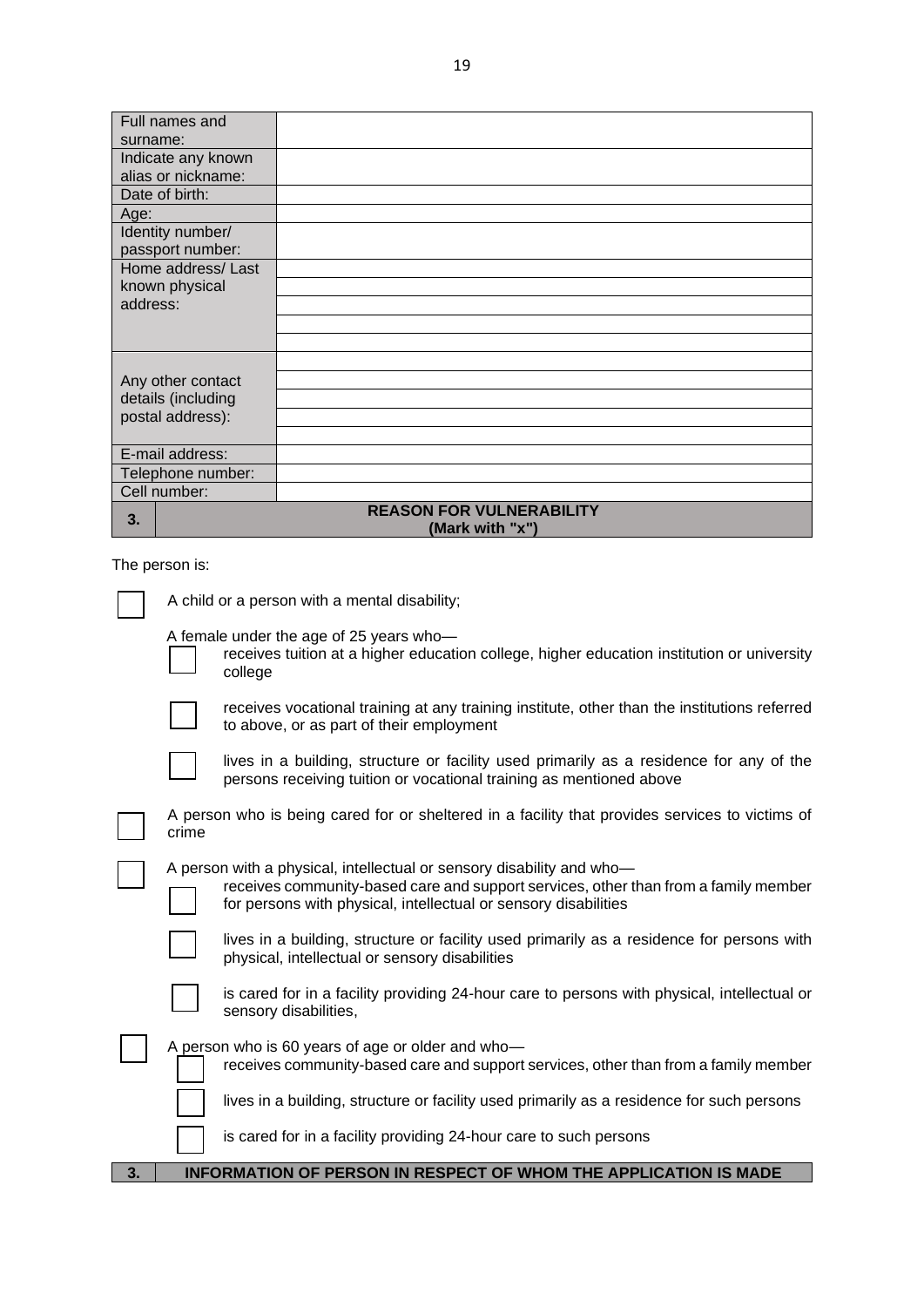| Title:               |                                                                                                 |  |
|----------------------|-------------------------------------------------------------------------------------------------|--|
| Full names and       |                                                                                                 |  |
| surname:             |                                                                                                 |  |
| Indicate any other   |                                                                                                 |  |
| surnames:            |                                                                                                 |  |
| Indicate any known   |                                                                                                 |  |
| alias or nickname:   |                                                                                                 |  |
| Any known            |                                                                                                 |  |
| profession or trade: |                                                                                                 |  |
| Date of birth:       |                                                                                                 |  |
| Age:                 |                                                                                                 |  |
| Identity number/     |                                                                                                 |  |
| passport number:     |                                                                                                 |  |
| Driver's licence     |                                                                                                 |  |
| number:              |                                                                                                 |  |
| Home address/Last    |                                                                                                 |  |
| known physical       |                                                                                                 |  |
| address:             |                                                                                                 |  |
|                      |                                                                                                 |  |
|                      |                                                                                                 |  |
| Any other contact    |                                                                                                 |  |
| details (including   |                                                                                                 |  |
| postal address):     |                                                                                                 |  |
|                      |                                                                                                 |  |
|                      |                                                                                                 |  |
|                      |                                                                                                 |  |
|                      |                                                                                                 |  |
| Telephone number:    |                                                                                                 |  |
| Cell number:         |                                                                                                 |  |
|                      | <b>REASON FOR APPLICATION</b>                                                                   |  |
|                      |                                                                                                 |  |
|                      |                                                                                                 |  |
|                      |                                                                                                 |  |
|                      |                                                                                                 |  |
|                      |                                                                                                 |  |
|                      |                                                                                                 |  |
|                      |                                                                                                 |  |
|                      |                                                                                                 |  |
|                      |                                                                                                 |  |
|                      | REASONS WHY DISCLOSURE OF THE INFORMATION IS IN THE INTEREST OF THE<br><b>VULNERABLE PERSON</b> |  |
|                      |                                                                                                 |  |
|                      |                                                                                                 |  |
|                      |                                                                                                 |  |
|                      |                                                                                                 |  |
|                      |                                                                                                 |  |
|                      |                                                                                                 |  |
|                      |                                                                                                 |  |
|                      |                                                                                                 |  |
|                      |                                                                                                 |  |
|                      |                                                                                                 |  |
|                      |                                                                                                 |  |
|                      |                                                                                                 |  |
|                      |                                                                                                 |  |
|                      |                                                                                                 |  |

*Applicant*

\_\_\_\_\_\_\_\_\_\_\_\_\_\_\_\_\_\_\_\_\_\_\_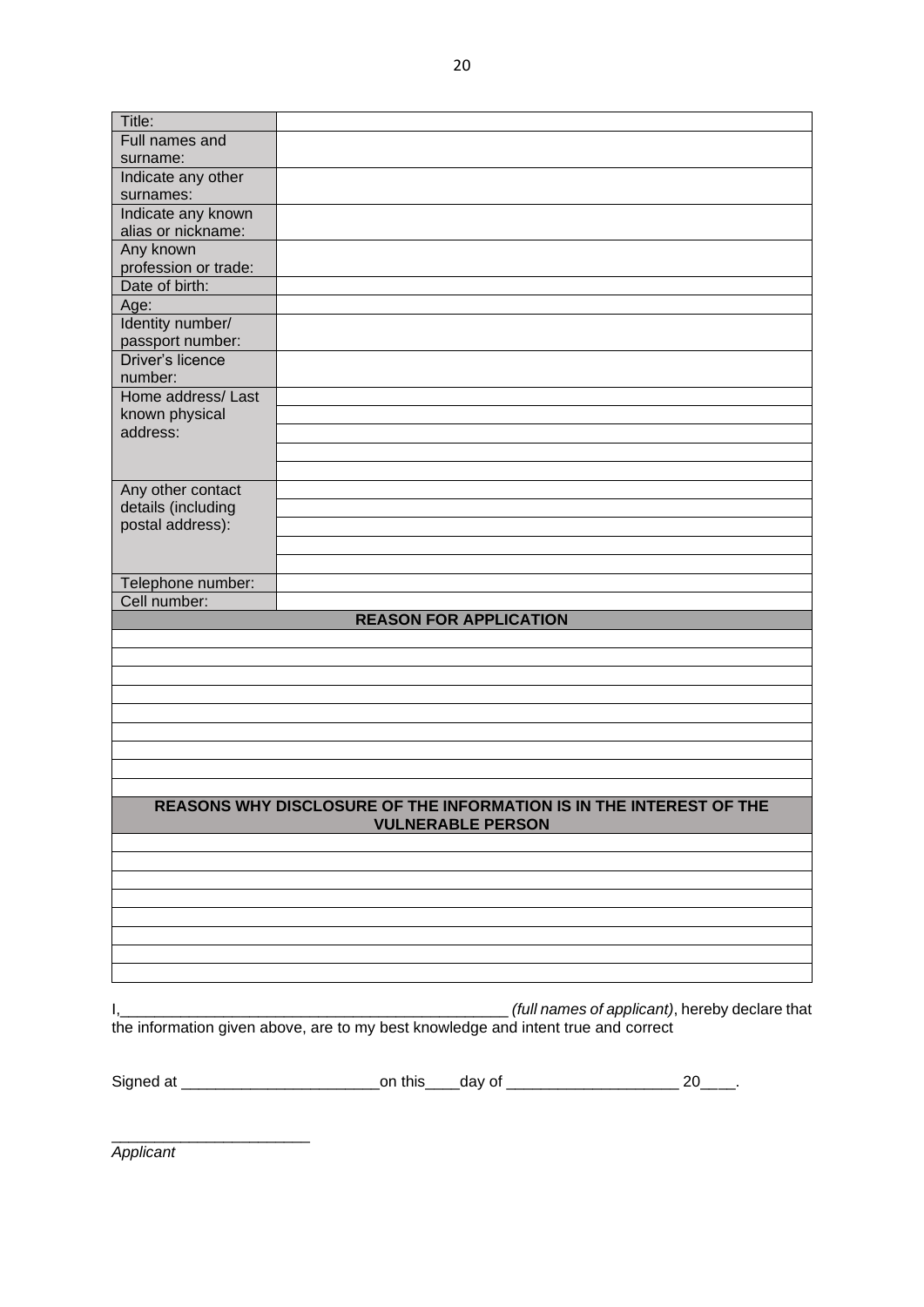#### **CERTIFICATION**

|        | I hereby certify that before administering the *oath/taking the affirmation I asked the Applicant the |
|--------|-------------------------------------------------------------------------------------------------------|
|        | following questions and noted *his/her answers in *his/her presence as indicated below:               |
| (a)    | Do you know and understand the contents of the above declaration?                                     |
|        | Answer ______________.                                                                                |
| (b)    | Do you have any objection to taking the prescribed oath?                                              |
| Answer |                                                                                                       |
| (c)    | Do you consider the prescribed oath to be binding on your conscience?                                 |
|        | Answer ______________.                                                                                |
|        |                                                                                                       |
|        | I hereby certify that the Applicant has acknowledged that *he/she knows and understands the contents  |

of this declaration which was \*sworn to/affirmed before me, and the Applicant's signature was placed thereon in my presence.

Signed at \_\_\_\_\_\_\_\_\_\_\_\_\_\_\_\_\_\_\_\_on this \_\_\_\_\_\_\_ day of \_\_\_\_\_\_\_\_\_\_\_\_\_\_\_\_\_20\_\_\_.

\_\_\_\_\_\_\_\_\_\_\_\_\_\_\_\_\_\_\_\_\_\_\_\_\_\_\_\_\_\_\_\_\_\_\_\_\_\_ *\*Justice of the Peace/Commissioner of Oaths*

| Full names:               |  |
|---------------------------|--|
| Designation:              |  |
| Area for which appointed: |  |
|                           |  |
|                           |  |
| <b>Business address:</b>  |  |
|                           |  |
|                           |  |

**\****Delete whichever is not applicable".*

### **Substitution of Form 9 of Annexure B of the Regulations**

**15.**Form 9 of Annexure B of the Regulations is hereby substituted for the following Form:

#### "**FORM 9** [Regulation 18] **CERTIFICATE IN RESPECT OF PARTICULARS**

Section 44 of the Criminal Law (Sexual Offences and Related Matters) Amendment Act, 2007 (Act No. 32 of 2007)(the Act)

| <b>PARTICULARS OF PERSON IN RESPECT OF WHOM APPLICATION WAS LODGED</b> |  |  |  |  |
|------------------------------------------------------------------------|--|--|--|--|
| Title:                                                                 |  |  |  |  |
| Full names and surname:                                                |  |  |  |  |
| Identity number/ passport                                              |  |  |  |  |
| number:                                                                |  |  |  |  |

#### **IT IS HEREBY CERTIFIED THAT—**

The particulars of the person referred to above have been included in the National Register for Sex Offender on \_\_\_\_\_\_\_\_\_\_\_\_\_\_\_\_\_\_\_\_\_\_\_\_\_\_\_\_20\_\_\_\_\_.

**OR**



The particulars of the person referred to above have not been included in the National Register for Sex Offender as at  $20$ 

Signed at \_\_\_\_\_\_\_\_\_\_\_\_\_\_\_\_\_\_ on this \_\_\_\_\_\_\_\_day of \_\_\_\_\_\_ 20\_\_\_\_. **OFFICIAL**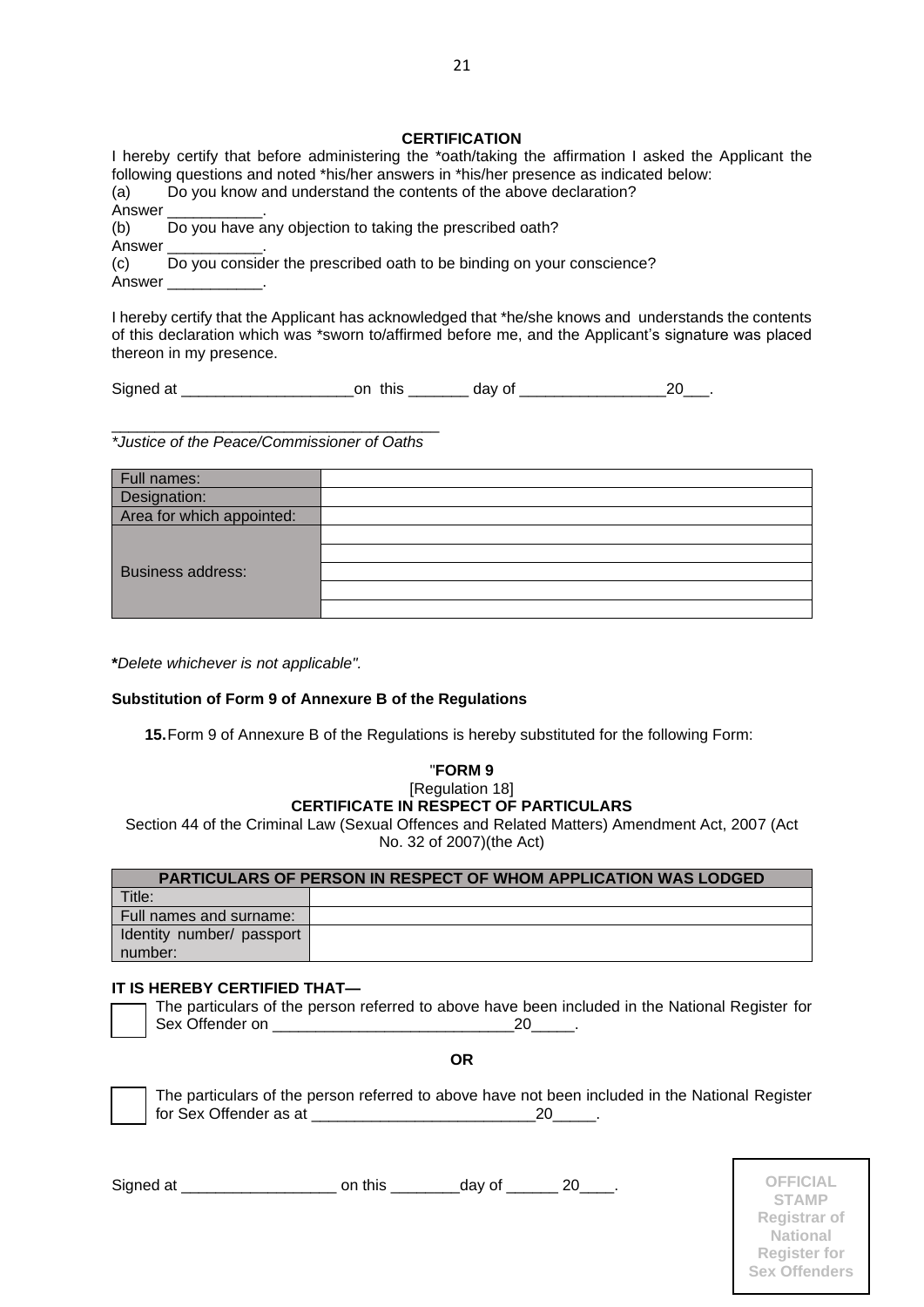\_\_\_\_\_\_\_\_\_\_\_\_\_\_\_\_\_\_\_\_\_\_\_\_\_\_\_\_\_ *Signature of Registrar".*

### **Insertion of Form 9A in Annexure B of the Regulations**

**16.**The following form is hereby inserted in Annexure B of the Regulations after Form 9 of Annexure B:

# "**FORM 9A**

#### [Regulation 13*(c*B*)* **DETERMINATION IN RESPECT OF PARTICULARS**

Section 42(4) of the Criminal Law (Sexual Offences and Related Matters) Amendment Act, 2007 (Act No. 32 of 2007)(the Act)

| <b>PARTICULARS OF PERSON IN RESPECT OF WHOM APPLICATION WAS LODGED</b> |  |  |  |  |
|------------------------------------------------------------------------|--|--|--|--|
| Title:                                                                 |  |  |  |  |
| Full names and surname:                                                |  |  |  |  |
| I Identity number/ passport                                            |  |  |  |  |
| number:                                                                |  |  |  |  |

## **IT IS HEREBY INFORMED THAT—**

The particulars of the person referred to above have been included in the National Register for Sex Offender on  $20$ 

**OR**

The particulars of the person referred to above have not been included in the National Register for Sex Offender as at  $20$ 

Signed at \_\_\_\_\_\_\_\_\_\_\_\_\_\_\_\_\_\_\_\_\_\_\_\_\_\_ on this \_\_\_\_\_\_\_\_\_\_day of \_\_\_\_\_\_\_ 20\_\_\_\_\_.

\_\_\_\_\_\_\_\_\_\_\_\_\_\_\_\_\_\_\_\_\_\_\_\_\_\_\_\_\_ *Signature of Registrar".*

**OFFICIAL STAMP Registrar of National Register for Sex Offenders**

### **Substitution of Form 10 of Annexure B of the Regulations**

**17.** Form 10 of Annexure B of the Regulations is hereby substituted for the following Form:

### "**FORM 10** [Regulation 19] **APPLICATION FOR REMOVAL OF PARTICULARS FROM REGISTER** Section 51 of the Criminal Law (Sexual Offences and Related Matters) Amendment Act, 2007 (Act

No. 32 of 2007)(the Act)

*Note:*

*A set of fingerprints of applicant must be attached to this form (a set of fingerprints can be taken at any police station)*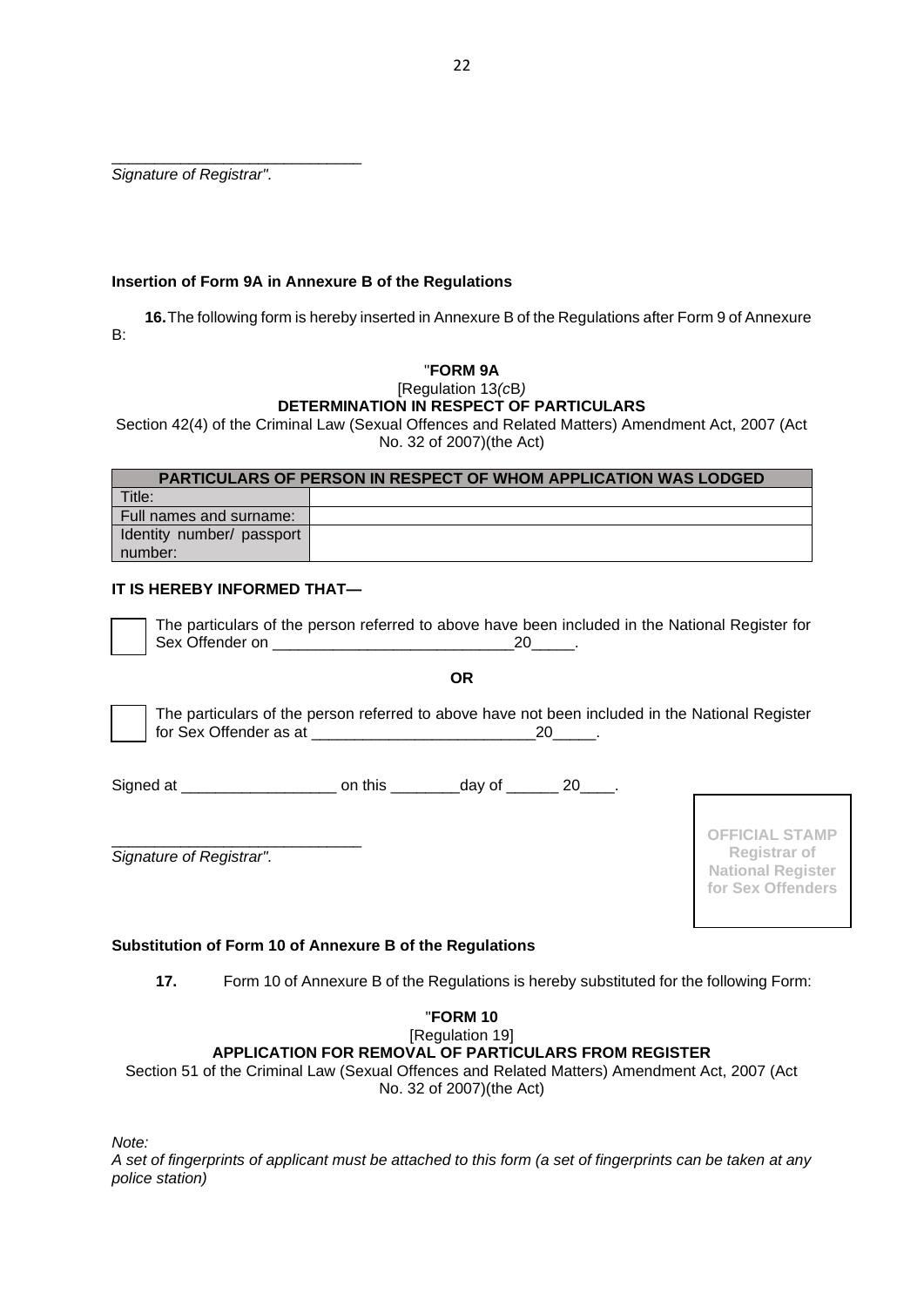| 1.                         | <b>PARTICULARS OF APPLICANT</b> |
|----------------------------|---------------------------------|
| Title:                     |                                 |
| Full names and             |                                 |
| surname:                   |                                 |
| Indicate any other         |                                 |
| surnames:                  |                                 |
| Indicate any known         |                                 |
| alias or nickname:         |                                 |
| Any known                  |                                 |
| profession or trade:       |                                 |
| Date of birth:             |                                 |
| Age:                       |                                 |
| Identity number/           |                                 |
| passport number:           |                                 |
| Driver's licence           |                                 |
| number:                    |                                 |
| Home address/Last          |                                 |
| known physical<br>address: |                                 |
|                            |                                 |
|                            |                                 |
| Any other contact          |                                 |
| details (including         |                                 |
| postal address):           |                                 |
|                            |                                 |
|                            |                                 |
| Telephone number:          |                                 |
| Cell number:               |                                 |
|                            | <b>REASON FOR APPLICATION</b>   |
|                            |                                 |
|                            |                                 |
|                            |                                 |
|                            |                                 |
|                            |                                 |
|                            |                                 |
|                            |                                 |
|                            |                                 |
|                            |                                 |

I hereby declare that there are no criminal proceedings, for allegedly having committed a sexual offence, pending against me.

Signed at \_\_\_\_\_\_\_\_\_\_\_\_\_\_\_\_\_\_\_\_\_\_\_\_\_\_ on this \_\_\_\_\_day of \_\_\_\_\_\_\_\_\_\_\_\_\_\_\_\_20\_\_\_\_.

*Applicant".*

\_\_\_\_\_\_\_\_\_\_\_\_\_\_\_\_\_\_\_\_\_

### **Substitution of Form 11 of Annexure B of the Regulations**

**18.** Form 11 of Annexure B of the Regulations is hereby substituted for the following Form:

"**FORM 11**

[Regulation 19(3)]